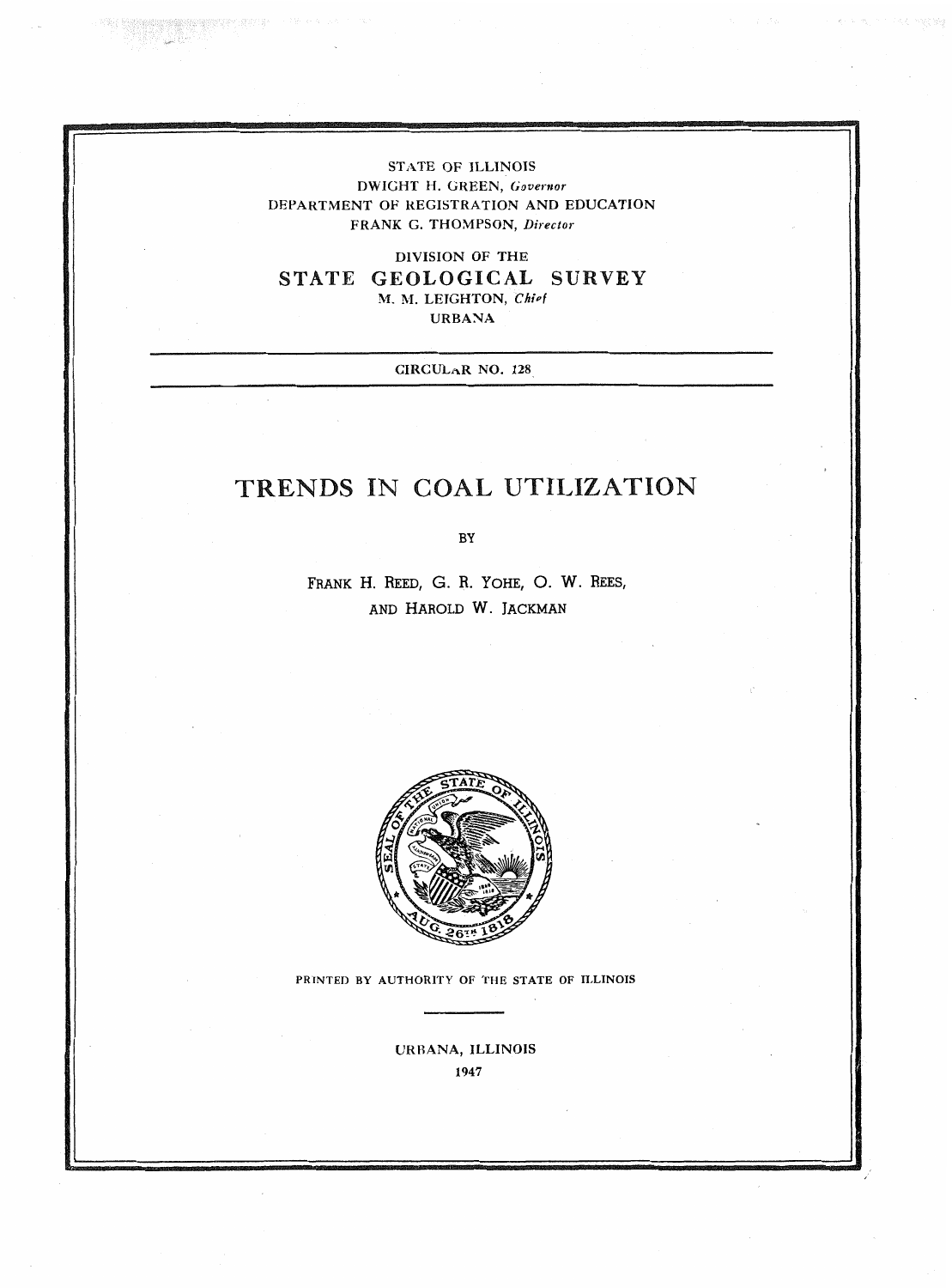### **STATE OF ILLINOIS DWIGHT H. GREEN, Governor** DEPARTMENT OF REGISTRATION AND EDUCATION **FRANK** *G.* **THOMPSON,** *Director-*

**L)lVISION OF THE \* STATE GEOLOGICAL SURVEY** *)I.* **31. LETGHTON, Chief URRANA** 

*CIRCULAR NO. 128* 

## TRENDS IN COAL UTILIZATION

BY

**FRANK H. REED,** *G.* **R. YOHE,** 0. **W. REES, AND HAROLD** W. **JACKMAN** 



**PRINTED BY AUTHORITY OF THE STATE OF ILLINOIS** 

**UKRANA, ILLINOIS 1947**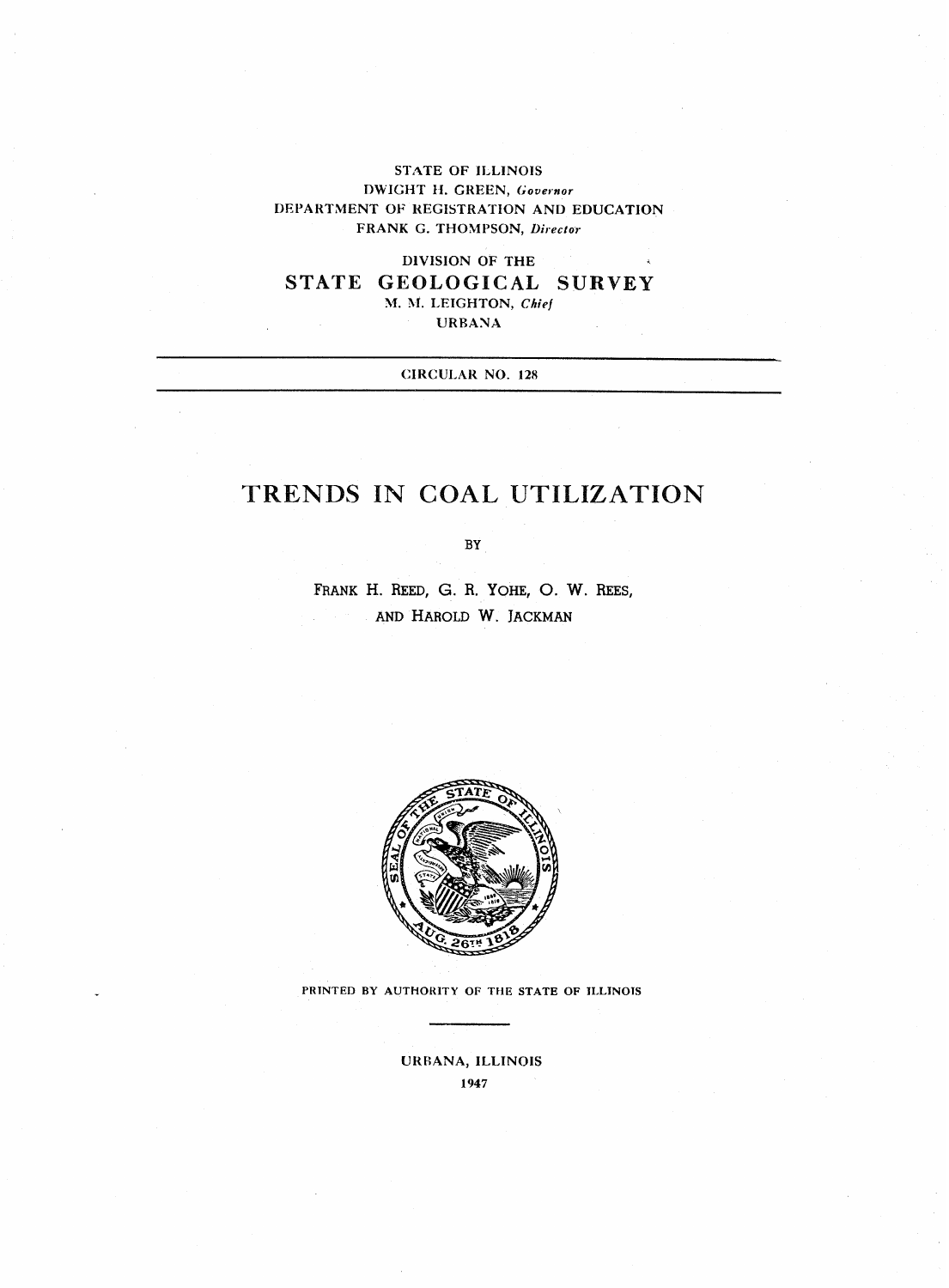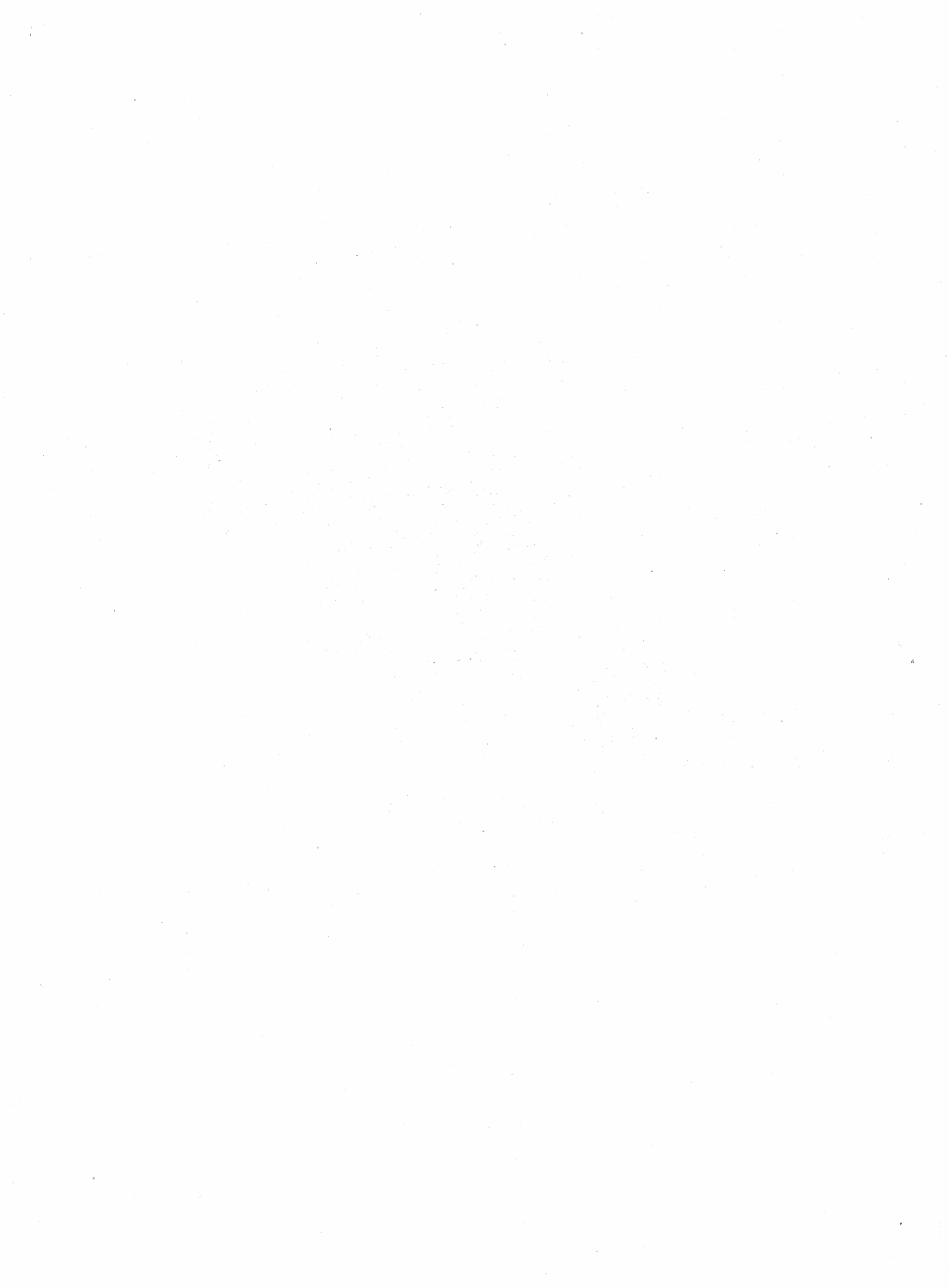## CONTENTS

|                                                       | Page |
|-------------------------------------------------------|------|
| Introduction 15                                       |      |
|                                                       |      |
|                                                       |      |
| Transportation 10                                     |      |
|                                                       |      |
| Causes for swing to diesel power ________________ 11  |      |
| Effects of swing to diesel power _________________ 12 |      |
|                                                       |      |
|                                                       |      |
|                                                       |      |
|                                                       |      |
| Bibliography 25                                       |      |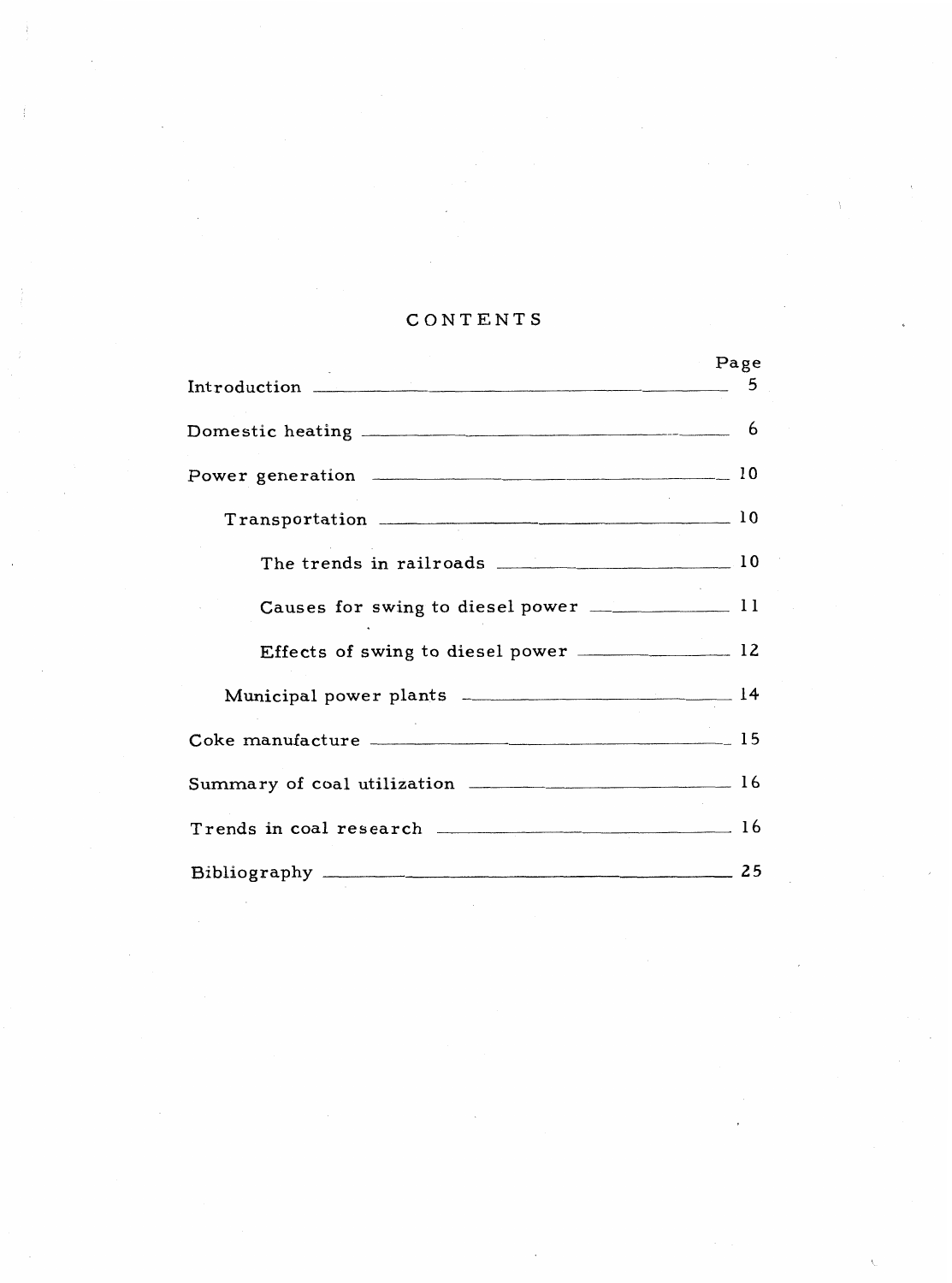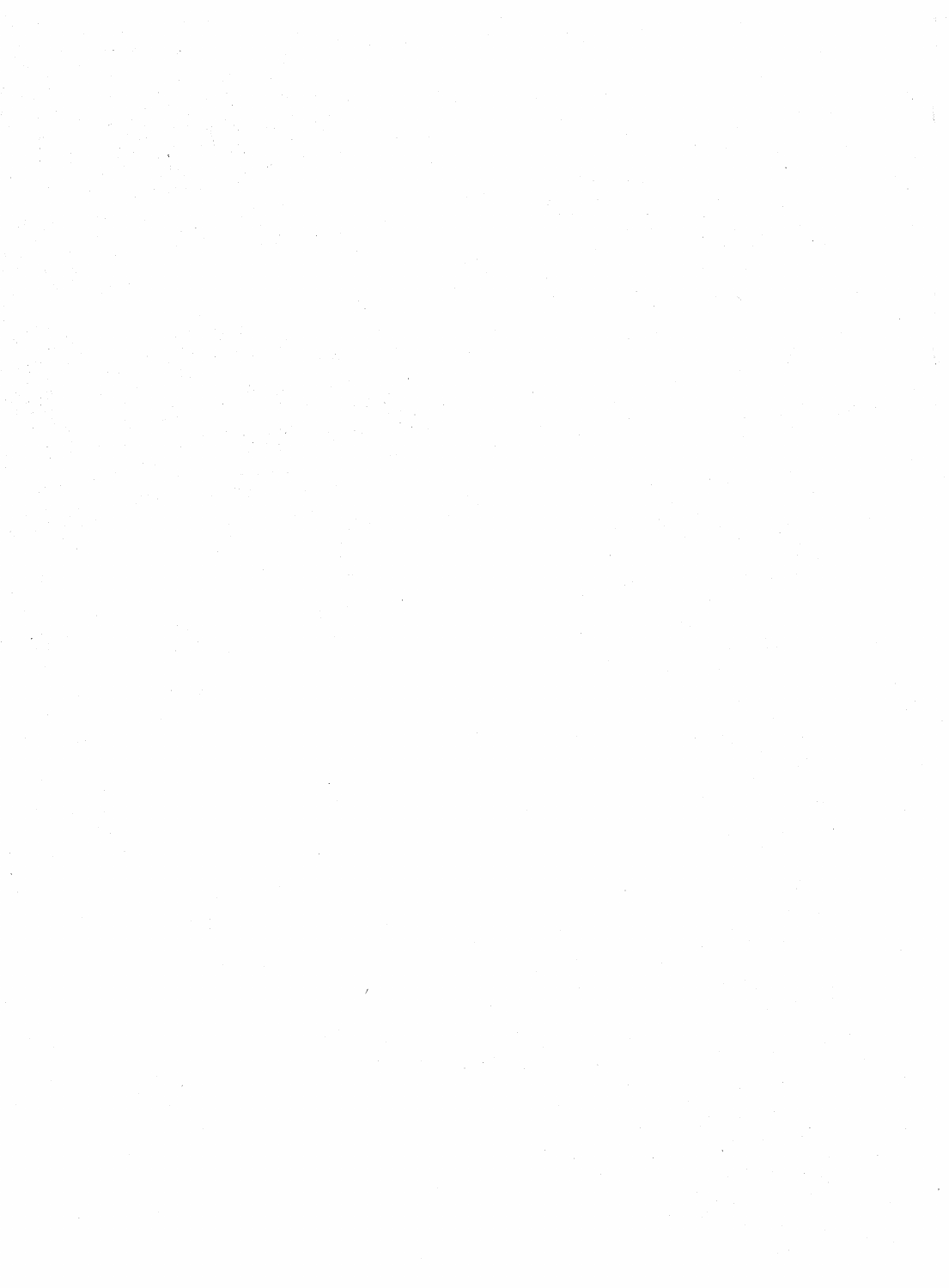### TRENDS IN COAL UTILIZATION\*

FRANK H. REED, G. R. YOHE, O. W. REES, AND HAROLD W. JACKMAN

In an article entitled "Today's Efficiencies, Tomorrow's Wastes" in the November, 1946, issue of Chemical Industries (I),\*\* Charles M. **A.** Stine said:

"Coal was but a fuel to our grandfathers. To us, it is a storehouse of raw materials essential in the making of countless things. From coal today we derive all of the colors of the rainbow, the scents of flowers, healing drugs, plastics, brush bristles, fine hosiery, fabrics, explosives, and an endless list of products.

"Since our grandfathers' time, great industries have declined and greater industries have risen because of the simple realization that coal is not only a fuel but a veritable storehouse of chemicals- basic building materials of Nature. Once we saw coal in that light, and industrial techniques were developed for its more efficient utilization as a chemical raw material, coal's influence was felt in such diverse fields as the growing of indigo in India, of roses in Persia, of hogs in Mongolia, of silkworms in Japan, and of rubber in Malaya.

"Whereas, a few generations ago, the most efficient utilization of coal might have been considered to be achieved by the invention of a better coal-burning furnace, it is now not beyond probability that, a few generations hence, the use of coal as fuel alone may be prohibited by law as criminally wasteful."

The coal reserves which are estimated to be sufficient to last well over 1,000 years at present rates make up 98.8 percent of the mineral fuel reserves of this country. The remaining 1.2 percent consists of 0.8 percent oil shale and 0.2 percent each petroleum and natural gas (2).

The use of coal as a fuel had a long history before petroleum and natural gas came into the picture; shale oil is not yet of commercial significance, but must not be overlooked as a future source of premium fuels. Petroleum and natural gas have appeared in the fuels markets to an appreciable extent only since the beginning of the

:: Presented before Coal Technology Division, Pittsburgh Section of the American Chemical Society, March 24, 1947.

\*\* Numbers in parentheses refer to Bibliography at end.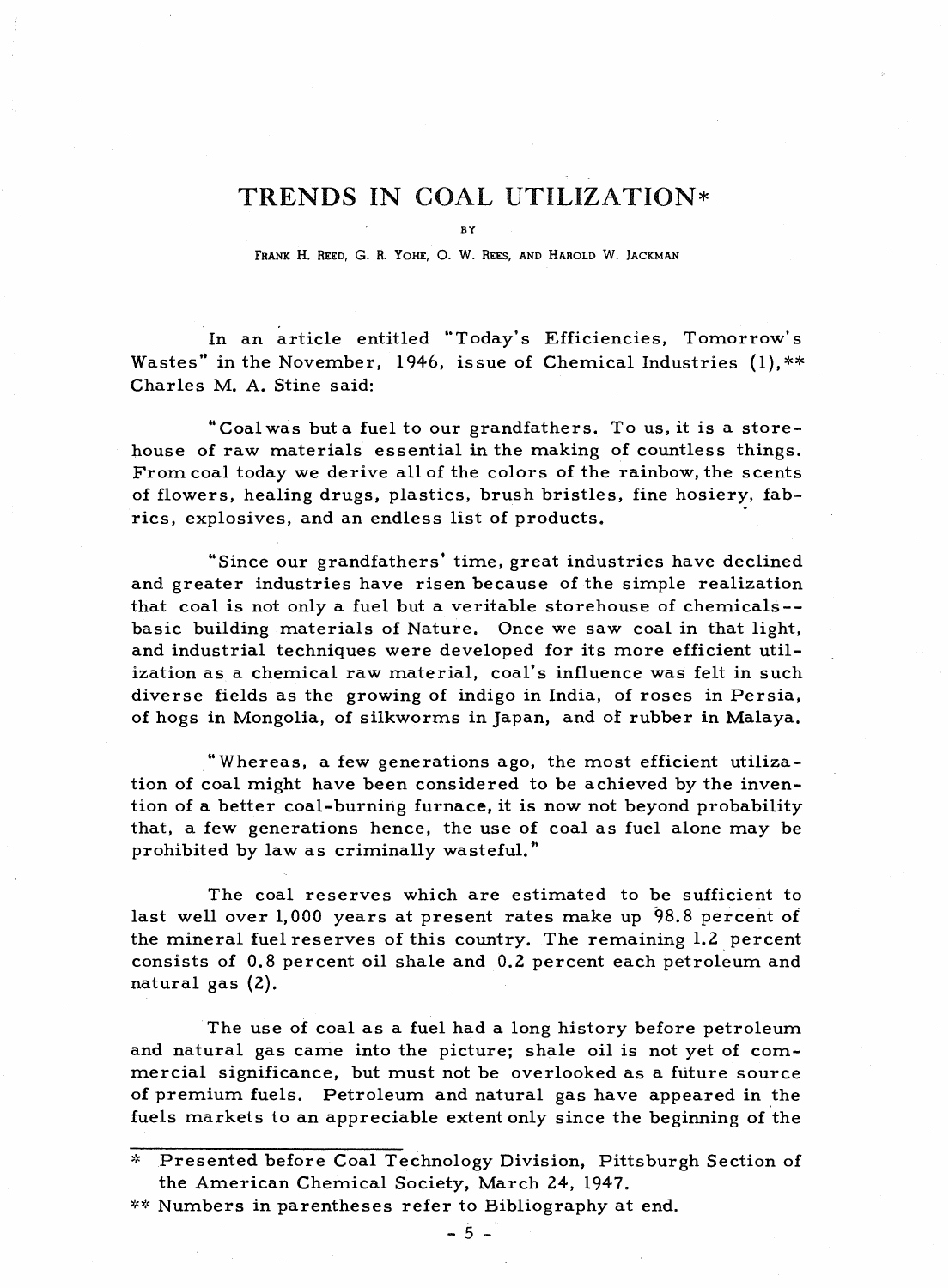present century, and then almost entirely as fuels specifically refined and modified to suit definite uses. It is within the last decade that they have become seriously competitive with coal in certain markets. Coal has been burned principally as mined, with a minimum of cleaning, sizing, and preparation necessary to meet the competition of other coals and the demands of the equipment in which it is to be used. Burning equipment which provides an insufficient supply of air or oxygen under conditions otherwise proper for complete combustion is the chief cause of the smoke nuisance which has brought about the smoke abatement campaigns in many of our large cities. An insufficient supply of air or oxygen in the burning of oil or gas would result in an even greater smoke nuisance. Carbon black is produced by limiting the air supply in the burning of natural gas, and smoke screens and smudge fires are readily produced by burning oil with a limited supply of air. When oil and gas were introduced as fuels in the domestic and industrial markets, the necessity for complete combustion was recognized, not only in order to prevent smoke and dirt, but also in order to utilize as completely as possible the entire fuel value of a high-priced source of heat and energy. Consequently, the vendors of gas and oil developed suitable burning equipment and permitted the burning of these fuels in approved installations only. Coal, on the other hand, has been priced so low that the domestic consumer has never paid serious attention to the poor efficiencies obtained through losses by incomplete combustion and the use of poorly designed equipment.

### DOMESTIC HEAT ING

The development and use of household insulation reduced the cost of home heating proportionately jusf as much for the user of coal as it did for the user of oil and gas. However, it played into the hands of the gas and oil producers to the disadvantage of coal because it enabled the householder in many localities to heat an average-sized insulated house cleanly and automatically with oil or gas approximate ly as cheaply as he had formerly heated an uninsulated house of the same size with coal. Even though the total fuel cost of automatic home heat by oilor gas may be appreciably more than that of heating the same space by coal, the greater cleanliness and ease of maintenance has caused these premium fuels to be favored over coal to such an extent that many coal producers are greatly disturbed over the inroads which are being made into the market for domestic coals.

If we consider the quantities of coal involved in domestic utilization, we will see that in general the tonnages demanded for this market have increased in the past few years. Table 1 shows re-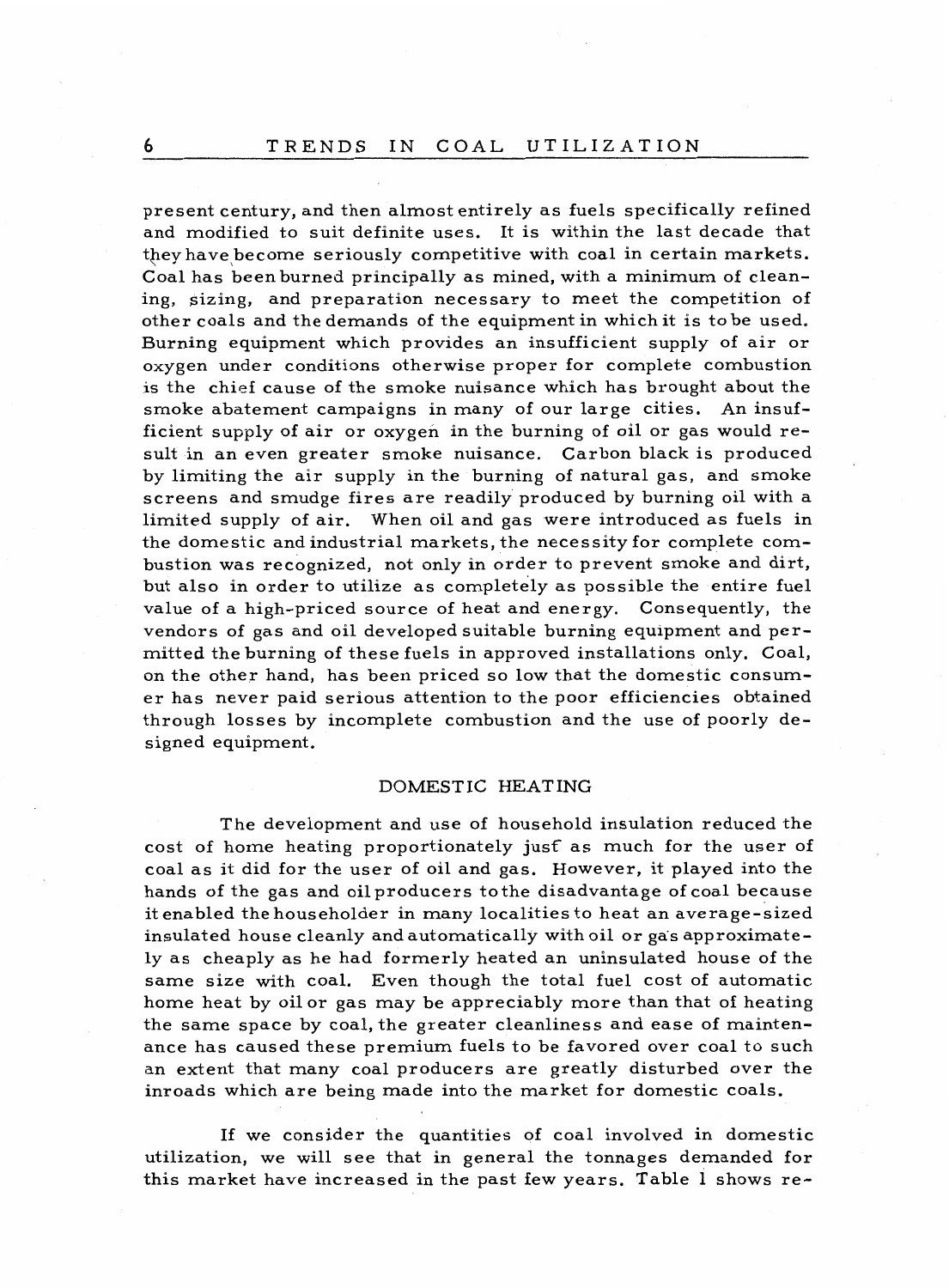|      | Coal              |       | Oil                |       | Gas                 |     |
|------|-------------------|-------|--------------------|-------|---------------------|-----|
| Year | Thousands of tons |       | Thousands of bbls. |       | Millions of cu. ft. |     |
|      | Deliveries        | Index | Sales              | Index | Consumption Index   |     |
| 1936 | 84.200            | 100   | 99,257             | 100   | 345,000             | 100 |
| 1937 | 80,076            | 95    | 116,617            | 117   | 371,844             | 108 |
| 1938 | 68.520            | 81    | 118,323            | 119   | 367,772             | 106 |
| 1939 | 71,570            | 85    | 136.232            | 137   | 391,153             | 113 |
| 1940 | 87,700            | 104   | 160,379            | 162   | 443,646             | 128 |
| 1941 | 97.460            | 115   | 167,514            | 169   | 447,000             | 130 |
| 1942 | 104.750           | 124   | 168,989            | 171   | 498.537             | 144 |
| 1943 | 122,764           | 146   | 155.251            | 156   | 529,444             | 153 |
| 1944 | 124,906           | 148   |                    |       | 582,000             | 169 |
| 1945 | 121,805           | 145   |                    |       |                     |     |

Table **1.** --Retail Deliveries of Domestic Fuel

tail deliveries from 1936 to 1945. It includes coal supplied through retailers for heating homes and small businesses, and for-more ready comparison, index values are shown in which 1936 has the base year. It will be noted that tonnages delivered to retailers were below the base year in 1937, 1938, and 1939, increased in 1940 through 1944, and dropped slightly in 1945.

Data for domestic utilization of oil and gas are also shown in table **1** for comparison. **It** will be seen that oil made a steady and more rapid increase through 1942 than did coal. A drop is shown for 3 which may **have** been due in part to scarcity of materials for manufacturing new oil burning equipment, to a lower supply of fuel oil due to demands for huge supplies of motor fuels the war years, and to transportation difficulties, particularly to the eastern seaboard. Table 2.--Annual Rate of Stoker

The domestic use of gas showed a steady and more rapid increase than coal from 1936 to 1944. **but a** slower increase than oil **g** comparable **years.** 

K. C. Richmond, Editor of Coal-Heat, provided the figures shown in table 2 for estimates of stoker coal required from 1933 to 1947  $(3)$ . In general, these requirements have increased throughout the period. The increase of  $3,482,-$ 000 tons in 1946 is exceeded only by 4,140,000 tons for 1941.

Coal Consumption

| Date                | Tons                     |
|---------------------|--------------------------|
| 1933.<br>January 1, | 3,880,000                |
| January 1,<br>1934. | 4.858.000                |
| January 1,<br>1935. | 6,141,000                |
| January 1,<br>1936. | $\cdot 7.837.000$        |
| January 1,<br>1937. | 10,487,000               |
| January 1,          | 1938. 13,731,000         |
| January 1,          | $1939 \ldots 16,450,000$ |
| January 1,          | 1940. 19,680,000         |
| January 1,          | 194123,400,000           |
| January 1,          | 194227,540,000           |
| January 1,          | 1943. 30,170,000         |
| January 1,          | 194433,920,000           |
| January 1,          | 1945. 37,098,000         |
| January 1,          | 1946. 40,548,000         |
| January 1,          | 1947. 44,030,000         |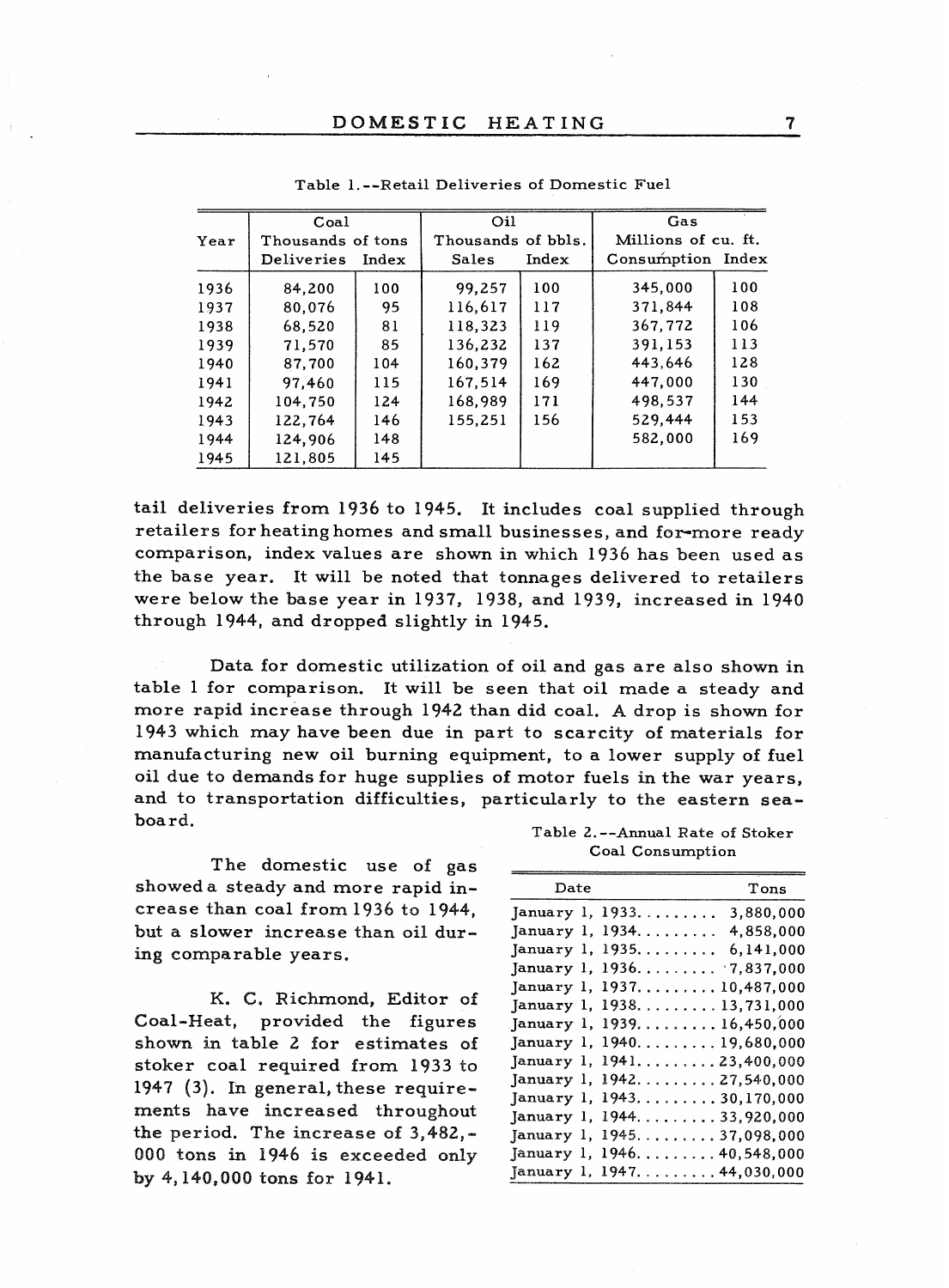| Fuel       | Total<br>U.S. | New<br>England           | Middle<br>Atlantic      | East, North<br>Central | West, North<br>Central |
|------------|---------------|--------------------------|-------------------------|------------------------|------------------------|
| Coal       | 27            | 30                       | 32                      | 51                     | 26                     |
| Oil<br>Gas | 21<br>52      | 55<br>15                 | 22<br>46                | $\overline{11}$<br>38  | 15<br>59               |
|            | South         |                          |                         |                        |                        |
| Fuel       | Atlantic      | East, South  <br>Central | West, South <br>Central | Mountain               | Pacific                |
| Coal       | 30            | 51                       |                         | 20                     | 5                      |
| Oil        | 48            | 17                       |                         | 19                     | 17                     |
| Gas        | 22            | 32                       | 96                      | 61                     | .78                    |

### Table **3.** --Geographical Distribution of Fuel Choices, Released by National Housing Agency (In percent)

Thus, the trend of domestic utilization of coal, **as** well **as**  oil and gas, has been up during the **past** several years. the future? Some surveys of types of heat planned for new homes have been made. A report of one of these surveys, recently published by the National Mineral Wool Association (1946), is given in table **3.**  This indicates that coal heat, on a national basis, definitely is not uppermost in the plans of new home builders (27 percent for coal against **73** percent for oil and gas). Another of these surveys, the Institute of Boiler and Radiator Manufacturers Heating Trends Sur vey (4), represents **a** cross-section of **the** thinking of more than 750 builders and architects in the territory east of the Mississippi and north of the Ohio rivers. The results of this survey, in regard planned types of heat in new homes, are summarized as follows:

- 1. Oil firing 53 percent (a reduction from 59 percent in use in 1940).
- *2.* Gas firing **38** percent (an increase from **17** percent 1940).
- 3. Coal, hand firing 7 percent (a drop from 23 percent in 194O).
- 4. Coal, stoker firing 1 **percent (a** drop from 1.6 percent in 1940).
- *5.* Unknown 1 percent.

While figures. arrived at in different surveys vary, the trends shown are definitely **away** from coal.

These trends away from coal as the future domestic fuel offer a challenge to producers of domestic coal. What is to be done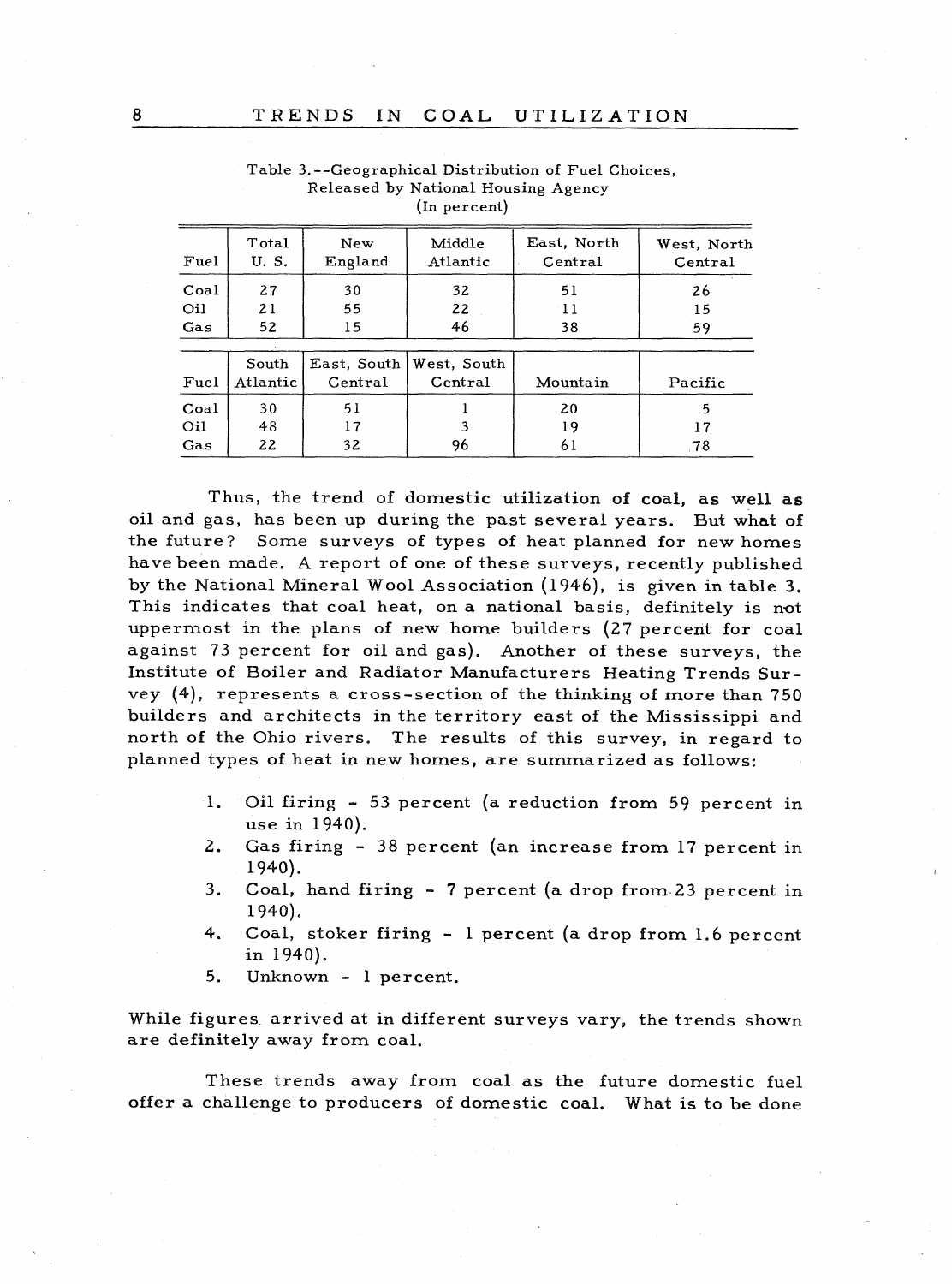

# **WHOLESALE PRICE TRENDS FOR**<br>
INDEX 1926 **.** 100

about it? Future choice of fuel for the **home** will **e** based on two factors; first, cost, and second, convenience and cleanliness. At **the**  present time coal has lost much of its cost advantage due to the fact that coal prices have risen steadily since 1940, while petroleum products have risen less steeply, and natural gas has actually shown a drop up to 1943 and only a slight rise since then  $(5)$  (fig. 1). The price differential in favor of coal has become so small that many consumers are willing to pay the additional cost in order to obtain the added convenience and cleanliness of oil or gas. This convenience is greatly desired, and coal heating plants have not yet provided it to **the** degree demanded by the home owner and his wife.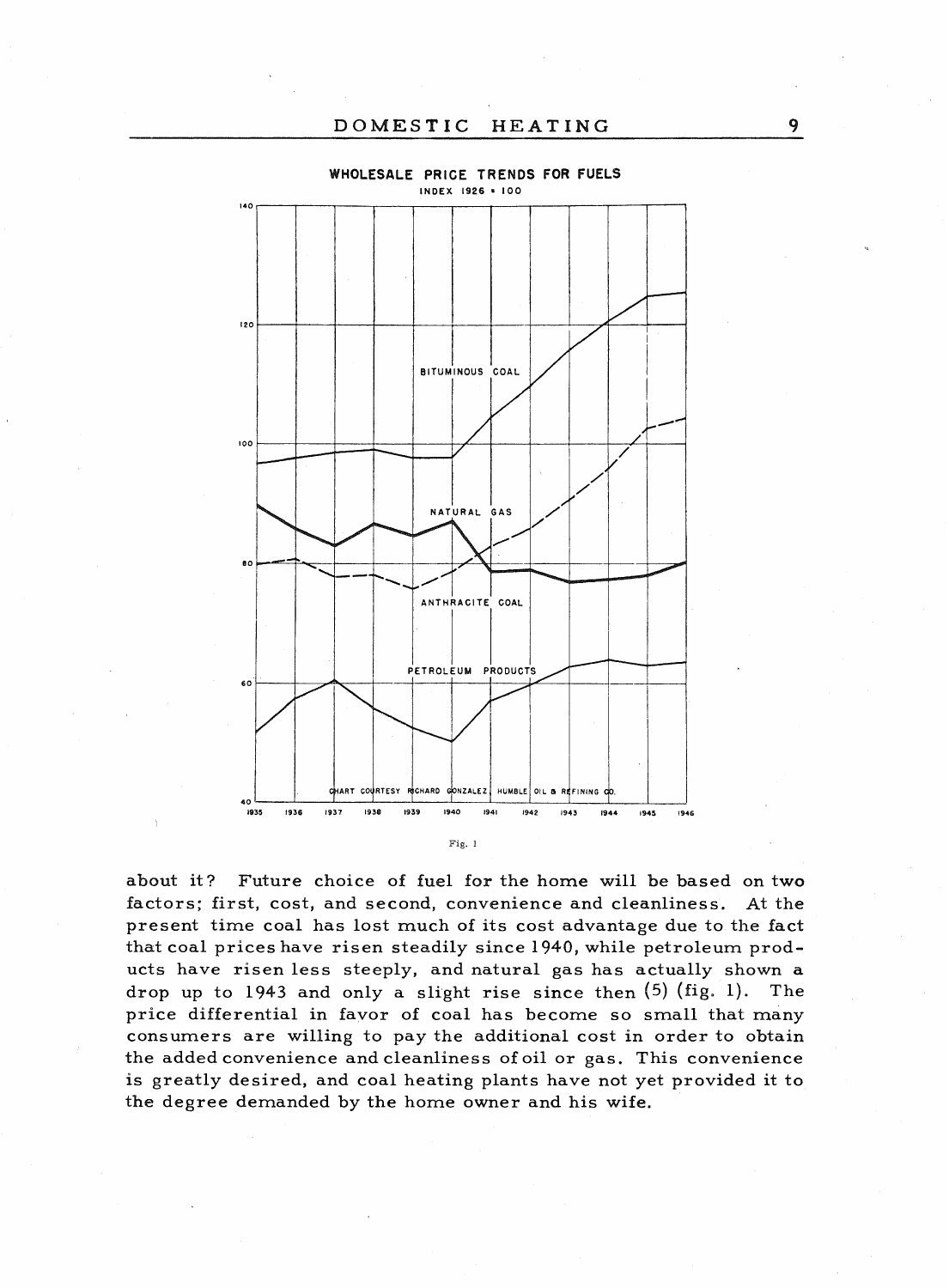### POWER GENERATION

#### Transportation

The Trend in Railroads

In the field of power generation we see that the trend away from coal is particularly marked in the transportation industries, and the emergence of the diesel-powered locomotive during the last decade is resulting in curtailed purchases of bituminous coal by the railroads. Robert B. McColl, President of American Locomotive Company, has stated that 95 percent of all locomotives now being ordered are diesel-electrics, and most of the other 5 percent are being ordered by roads deriving a large portion of their income from hauling coal (6).

| Engines owned by  |        | July 1, 1940 | Sept. 1, 1945 |        |
|-------------------|--------|--------------|---------------|--------|
| Class I railroads | Diesel | Steam        | Diesel        | Steam  |
| Passenger         | 93     | 6,983        | 185           | 6,269  |
| Freight           | 4      | 24,807       | 304           | 24,620 |
| Combination pass. |        |              |               |        |
| and freight       | 0      | 1,177        | 89            | 1,417  |
| Switch            | 565    | 7,395        | 2,214         | 6,915  |
| Total             | 662    | 40,362       | 2,792         | 39,221 |

Table 4. --Locomotives Owned (7)

Reference to table 4 shows that from 1940 to 1945 the Class I railroads increased their number of diesel locomotives from 662 to 2,792, while the steam locomotives decreased from 40,362 to 39,221. Diesel units appear to be especially suited to switching, where one diesel switcher is said to do the work of three steam switchers of comparable horse-power and at one-half the operating and maintenance cost,

Table 5. --Locomotives Ordered for Domestic **Use** (8)

| Year            | $\bold{Diesel}$ | Steam |  |  |
|-----------------|-----------------|-------|--|--|
| 1930            | 18              | 382   |  |  |
| 1935            | 60              | 30    |  |  |
| 1940            | 492             | 207   |  |  |
| 1941 (last year |                 |       |  |  |
| before war)     | 1,104           | 302   |  |  |
| 1945            | 691             | 148   |  |  |
| 1946            | 856             | 55    |  |  |
| On order,       |                 |       |  |  |
| Jan. 1, 1947    | 534             | 64    |  |  |

Table 5 shows how orders for **the** diesel units have increased over **the** past **16** years, while the orders for steamers have decreased. **In** 1941, the last year before government war buying put a stop to **free** industrial purchasing, there were l, 104 diesel locomotives ordered against only 302 steamers. In 1946, the total number of ocomotives ordered was less, **but** near-**94** percent of those ordered were diesels.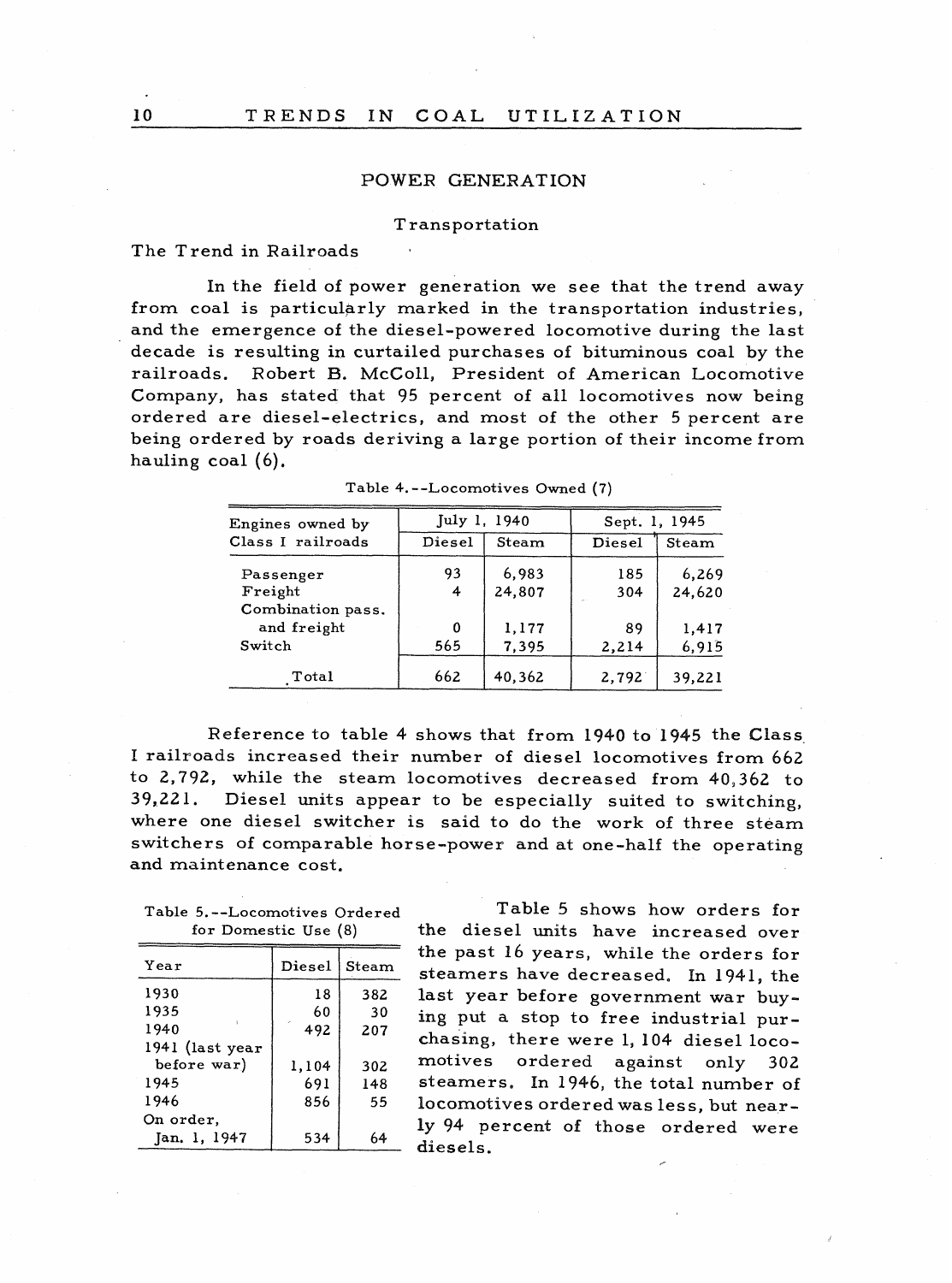It has been predicted by the manufacturers of diesel engines that by 1955, 40 percent of the total railroad hauling and switching tonnage will be handled by diesels, and stated that their ultimate aim is to dieselize the railroads completely. With \$2,000,000,000 still invested in coal-burning locomotives this change must necessarily be gradual.

Causes for Swing to Diesel Power

This swing to diesel power by the railroads is not without cause. V. **B,** Fowler, Assistant to the Vice President of Electro-Motive Division of General Motors, in a recent talk gives the following advantages for diesel locomotives (9).

1. Four to five times higher thermal efficiency than reciprocating steam engines, and three times higher than the steam turbine locomotive.

2. Higher availability than steam. The national availability average on diesel switchers is 94 percent, on streamliners 93.6 percent, and diesel freights 88.1 percent. Steam locomotives average about 75 percent for the newest equipmemt.

**3.** Far greater ability to start loads and pull them up grades. The starting tractive effort of the 5,400 h.p. diesel freight locomotive is  $225,000$  pounds, as compared to  $135,000$  pounds on the Union Pacific's famous "Big Boy."

**4.** Freedom from expensive supporting services such as coal handling, ash dumping, water treatment, and extensive repair facilities,

5. Marked increase in monthly mileage per locomotive. Diesel passenger locomotives average 25,000 to 30,000 miles per month. A record for a passenger steam locomotive is 12,000 miles.

6. Ability to maintain fast schedules with increased safety and cleanliness, due to lower center of gravity and absence of smoke and steam.

**7.** The fact that operating and maintenance costs of diesels have, over a ten-year period, turned out to be about 50 percent of the cost of moving similar trains by steam.

Furthermore, the fuel carried by the diesel locomotive is more concentrated; a **given** weight contains approximately 50 percent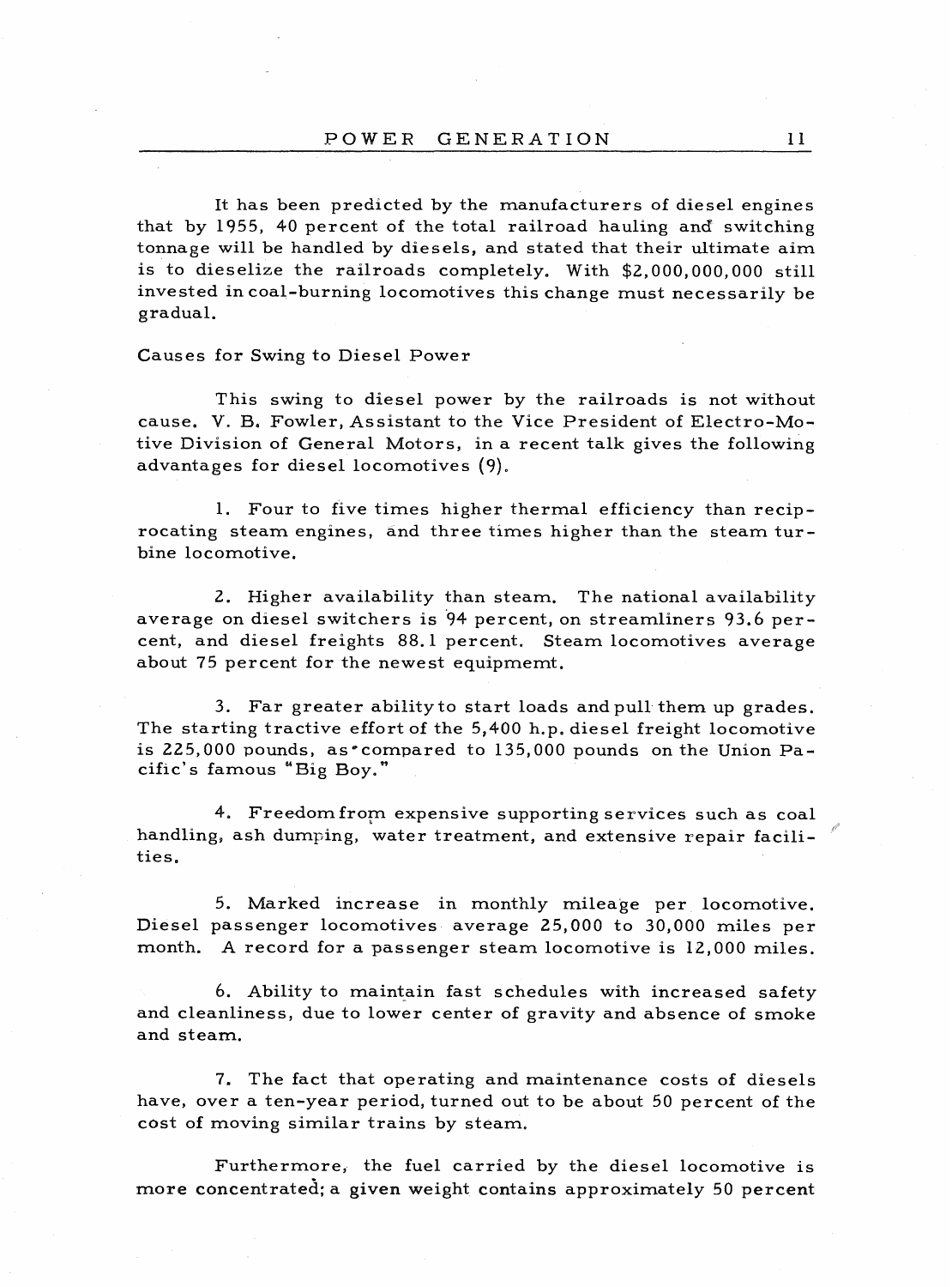more B.t.u. and can be carried in a somewhat smaller, more conveniently arranged space.

In speaking of relative efficiencies of steam and diesels, the following quotation from **C.** F. Duggan, Vice-president of the Illinois Central Railroad, is of interest (10):

"Based on output at the rail, overall thermal efficiencies will range from 20 to 25 percent for the present diesel-electric, and from 6 to 9 percent for a thoroughly modern reciprocating steam locomotive.

"This marked difference in thermal efficiency is likely to be misleading, however, unless the cost of the fuel in terms of heat units is considered. Our present coal cost runs about 13 cents per million B.t.u., and diesel fuel oil about 42 cents per million B.t.u. Placed on the basis of full-load drawbar horsepower output, this results in a cost of 0.45 cent per horsepower-hour for the diesel-electric, and 0.68 cent per horsepower -hour for the modern steam locomotive. This difference in fuel cost may be offset by the much lower first cost and resulting lower fixed charges of the steam locomotive, although its lower availability must be considered. It should also be remembered that these figures have to do with new units. Efficiencies such as these cannot be expected of the older locomotives."

|                                     | Consumption                    |                                                          |                   | Unit cost (a)             |  |  |
|-------------------------------------|--------------------------------|----------------------------------------------------------|-------------------|---------------------------|--|--|
| Eight months<br>Jan. - Aug.         | motive fuel<br>$_{\rm (tons)}$ | Coal as loco- Diesel fuel in<br>locomotives<br>(gallons) | Coal<br>$per$ ton | Diesel fuel<br>per gallon |  |  |
| 1940<br>1946                        | 52,424,282<br>66,456,408       | 37,060,028<br>328,416,469                                | \$2.45<br>3.73    | \$0.0481<br>0.0549        |  |  |
| Percent increase,<br>1946 over 1940 | $26.8\%$                       | $786.2\%$                                                | $52.2\%$          | $14.1\%$                  |  |  |

Table 6.--Coal and Diesel Fuel for Locomotives (11)

(a) Including handling charges.

### Effects of Swing to Diesel Power

The Bureau of Transport Economics and Statistics on November 13, 1946, published the figures shown in table 6 on coal and diesel fuel used in locomotives during the first eight months of 1940 and of 1946. It is seen that consumption of coal increased 26.8 percent, while diesel fuel increased 786.2 percent during this period. It is also seen that the unit cost of locomotive coal, including handling charges, increased 52.2 percent over this time, while diesel fuel **in-**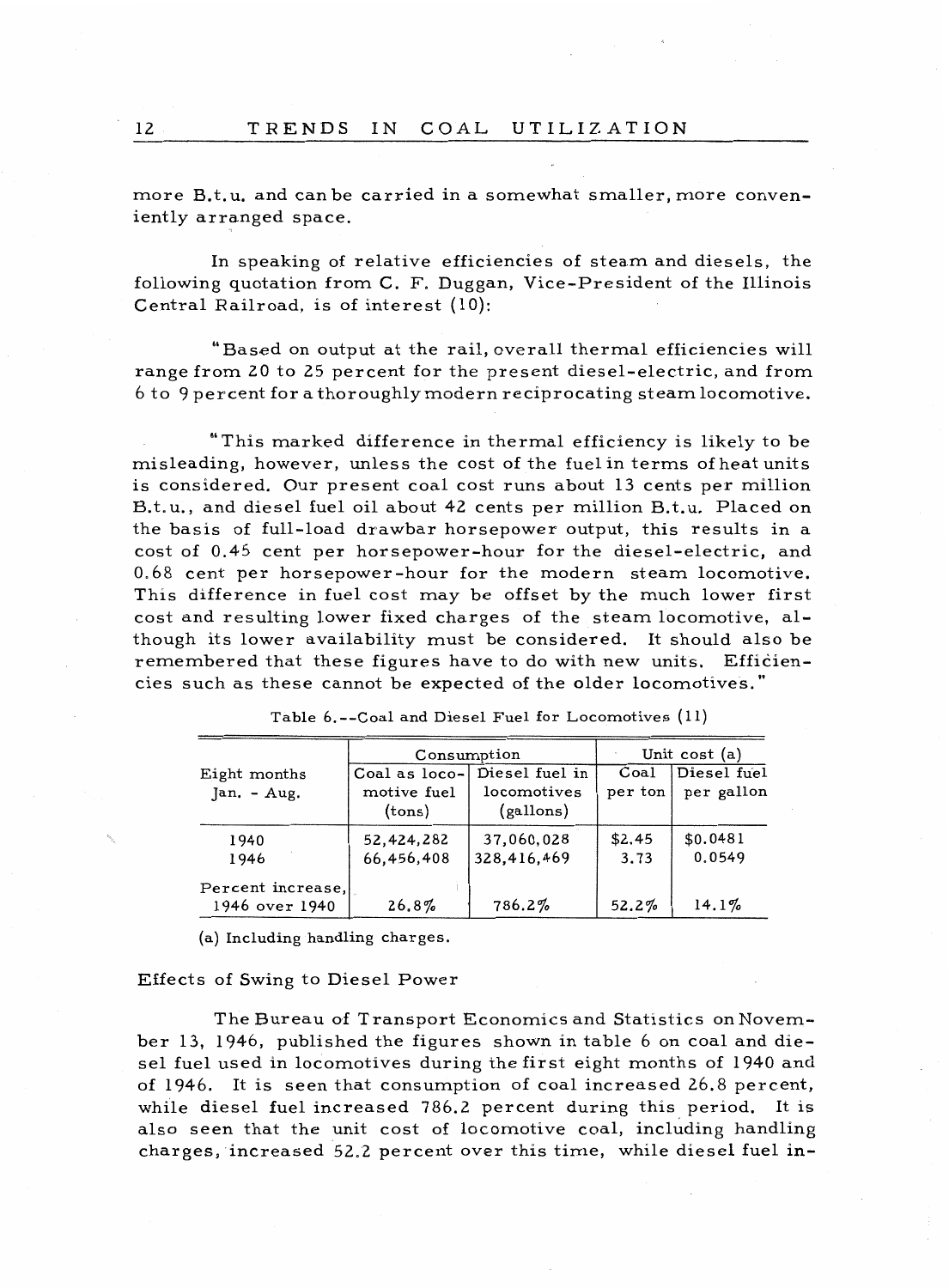creased only 14.1 percent. This publication goes on to state that 14,136,625 tons of coal would have been required to produce the service performed by the diesels during the eight months of 1946. From this it can be computed that 1,000 gallons of diesel oil are equivalent to 43 tons of coal, and by applying the unit costs of coal and diesel fuel given it is computed that coal would have cost 2.9 times as much as the diesel fuel used.

Information shown in table 7, Table 7.--Coal and Diesel Oil<br>leased by the Interstate Come Purchased by Class I Railroads also released by the Interstate Commerce Commission (12) shows the  $a \frac{10r \text{ all }r \text{ un pose}}{1}$ mount of coal and diesel fuel purchased by Class I railroads from 1940 to 1945. to 10.8 million barrels during that time. **<sup>1</sup>** It is noted that the coal purchased was no greater in 1945 than in 1942, but that diesel fuel increased from 4.4 million

for all Purposes  $(12)$ 

| Year                         | Coal (tons)                                             | Diesel oil<br>(barrels)                           |  |  |
|------------------------------|---------------------------------------------------------|---------------------------------------------------|--|--|
| 1940<br>1942<br>1944<br>1945 | 91,726,397<br>124,306,358<br>138,795,009<br>124,219,729 | 1,933,225<br>4,419,956<br>7,874,416<br>10,810,868 |  |  |

From accounts in the daily papers it is evident that the trend toward diesels and away from coal-fired locomotives continues. Such headlines as the following are seen: "Pennsylvania Buys 25 Diesels," "Complete Dieselization of Monon Railroad Seen for This year," "64 Diesel-Electric Engines are Ordered by Union Pacific, " " 746 Diesels are Ordered by 30 Roads," etc. It would appear from such headings, and from consideration of all the factors, that there is no long-term future for coal on the railroads unless through research a coal-burning locomotive can be developed having operating costs and reliability equal to or better than those of a diesel.

The possibility of developing a coal-burning locomotive to compete with the diesel, as we all know, has not been overlooked. Bituminous Coal Research expects that actual service tests on two coal-burning gas turbine locomotives will be made early in 1948. John I. Yellott has predicted that their operating costs will be of the order of 26 cents per mile in comparison with 56 cents to 60 cents per mile for diesel-electric locomotives (13).

It is of interest here to note that the Baldwin Locomotive Works is to build an oil-burning gas turbine locomotive for the Santa Fe Railroad (14). All concerned will be much interested in the performance and relative costs of operation of these coal- and oil-fired turbine locomotives as well as in the comparison with the dieselelectric. .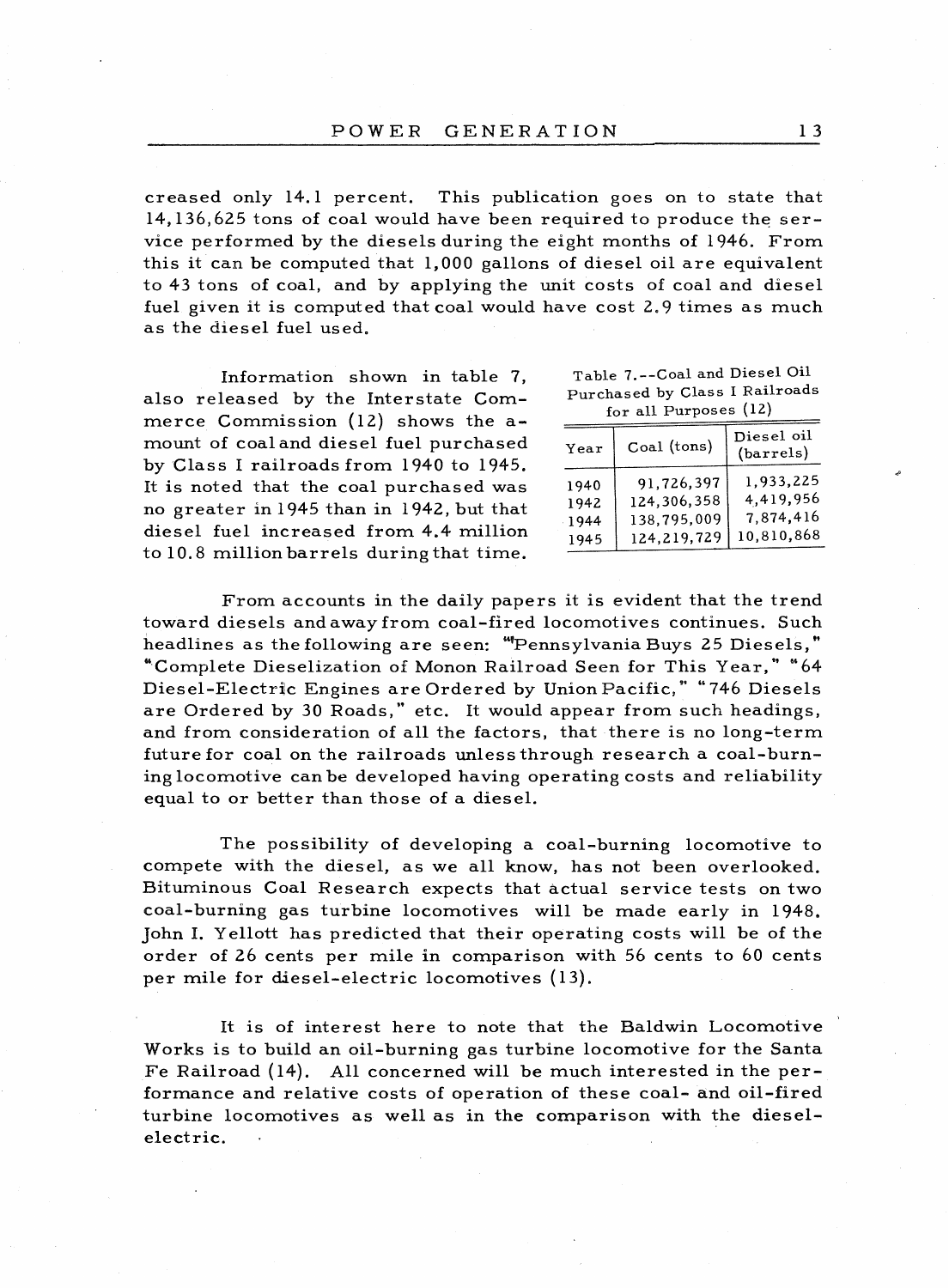Confidence in the coal-burning turbine locomotive has been expressed by C. F. Duggan of the Illinois Central (10):

**"A** coal-burning gas turbine-electric locomotive, now in the development stage, will undoubtedly prove cheaper to operate than either the steam or diesel-electric, Although its thermal efficiency (15-20 percent) will be slightly lower than that of the diesel-electric. the fact that it will use fuel which is **far** less costly in terms of heat units than the diesel oil will result in lower operating cost."

The trend toward oil as a mover of the world's commerce is not confined to the railroads, Eugene Holman, President of the Standard Oil Company (New Jersey) (15) states that "Over 75 percent of the world's merchant fleet tonnage burns oil today - as compared with **4** percent in 1914."

### Municipal Power Plants

In addition to this shift to oil power by the carriers, there is a certain amount of replacement of coal-fired equipment in municipal power plants. Diesel engines are found in the smaller light and power plants **sf** practically every state in the Union. Illinois was credited in July, 1945, with 2 3 such municipally-owned **plants,** Iowa

| Table 8.--Municipal         |
|-----------------------------|
| Diesel-Electric Plants (17) |

| Year | Diesel engine installed |
|------|-------------------------|
|      | horse-power             |
|      | $1935$ 400,000          |
|      | $1937 \ldots$ 480,000   |
|      | $1939 \ldots$ 730,000   |
|      | $1943 \ldots$ . 850,000 |

with 73 and Pennsylvania with 6. Table 8 shows the growth of the installed dieselelectric horse-power in such plants since 1935. It is seen that this power more than doubled from 1935 to 1943. In November, 1946, it was reported that 900 communities owned diesel-operated power plants  $(16)$ , and that the number was increasing steadily.

The story is summed up by the experience of one small Illinois community, said to be typical. **A** 210 h.p. diesel engine was purchased by the municipality. Within four years it had paid for **itself**  solely out of earnings, rates for electricity had been reduced, and power was furnished without charge to the municipality for street lighting and water pumping. Coal for the original steam plant had cost \$16 per day: cost for diesel fuel was only one-third that amount  $(17)$ .

However, coal still plays an important part in power generation, and will continue to do so, J. **R,** Mahoney of the University of Utah (18) states that 65 percent of allindustrial power and 55 percent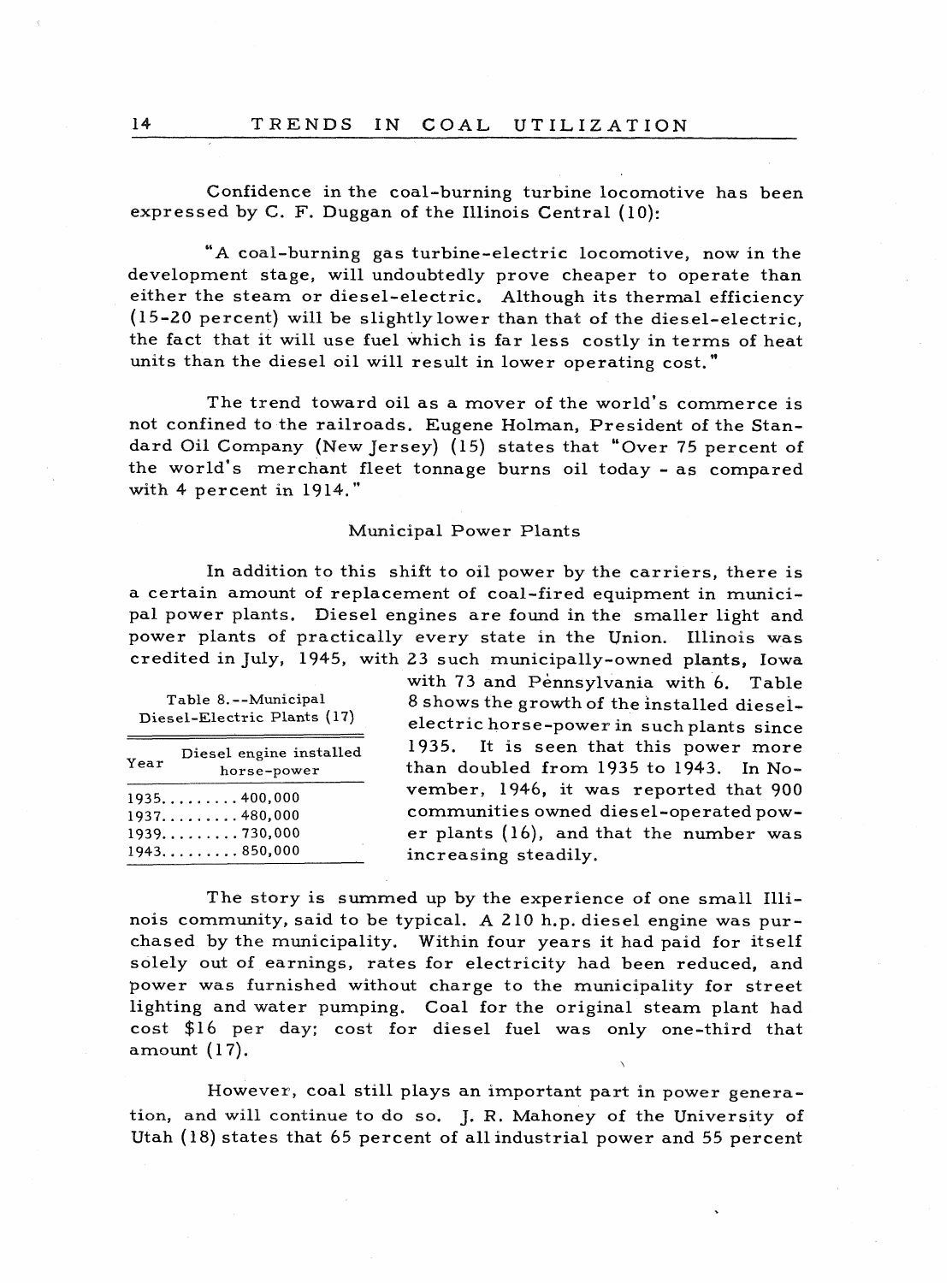of the country's electric power are still generated by coal. In the most modern power plants coal consumption per kilowatt hour is less than one pound, and the nation's average is approximately 1.3 pounds. The increase in efficiency of electric power plants during the last **45** years is depicted in table 9.

### **COKE MANUFACTURE**

The best of our coking coals are approaching depletion. In response to the demand for "smokeless" coal, the domestic heating market as wellas coke manufacture is contributing to the exhaustion of

| Year | Pounds of coal<br>consumed per<br>kilowatt-hour | Efficiency (b)<br>(In percent) |  |  |
|------|-------------------------------------------------|--------------------------------|--|--|
| 1902 | 6.6                                             | 4.1                            |  |  |
| 1917 | 3.3                                             | 8.3                            |  |  |
| 1927 | 1.86                                            | 14.7                           |  |  |
| 1935 | 1.46                                            | 18.7                           |  |  |
| 1940 | 1.35                                            | 20.2                           |  |  |
| 1945 | 1.30                                            | 21.0                           |  |  |
|      | 1.00                                            | 27.3                           |  |  |

| Table 9.--Production of Electric |  |
|----------------------------------|--|
| Power from Coal (a)              |  |

|  |  |  | (a) Data from U.S. Bureau of Mines |
|--|--|--|------------------------------------|
|  |  |  | and Federal Power Commission.      |

(b) Assuming  $12,500$  B.t.u./pound of coal; using 3,415 B.t.u. as equivalent. to 1 kilowatt-hour, *e.* g.,

$$
\frac{3415}{12500 \times 1.46} = 18.71
$$

low-volatile coals, and the natural tendency to use the best **first** ha resulted in the exploitation of the low-sulfur high-volatile coals by the coke industry.

During the war years when the demand for steel was high and transportation facilities were overloaded, certain plants demonstrat ed that it was possible to make acceptable coke from coals of lower rank, and that cokes of higher ash and sulfur content and of weaker structure could be used with acceptable blast furnace efficiencies if the operation of these furnaces was adjusted suitably. In certain instances, char made by partial devolatilization of high-volatile coal has been substituted for low-volatile coal.

The approaching exhaustion of the better coals, along with that of the high-grade ore, marks out the trend for the steel industry, Processes must be developed (they are, in fact, being studied now) for the use of lower rank coals, weaker cokes, and up-graded ores. Blast furnace operation will have to be modified to suit these materials.

The solution of this problem must be found in the immediate future. Our present civilization is based upon the wide use of iron and steel. No substitute for coke and the blast furnace in the reduction of iron ores has so far gained sufficient prominence to be given serious consideration.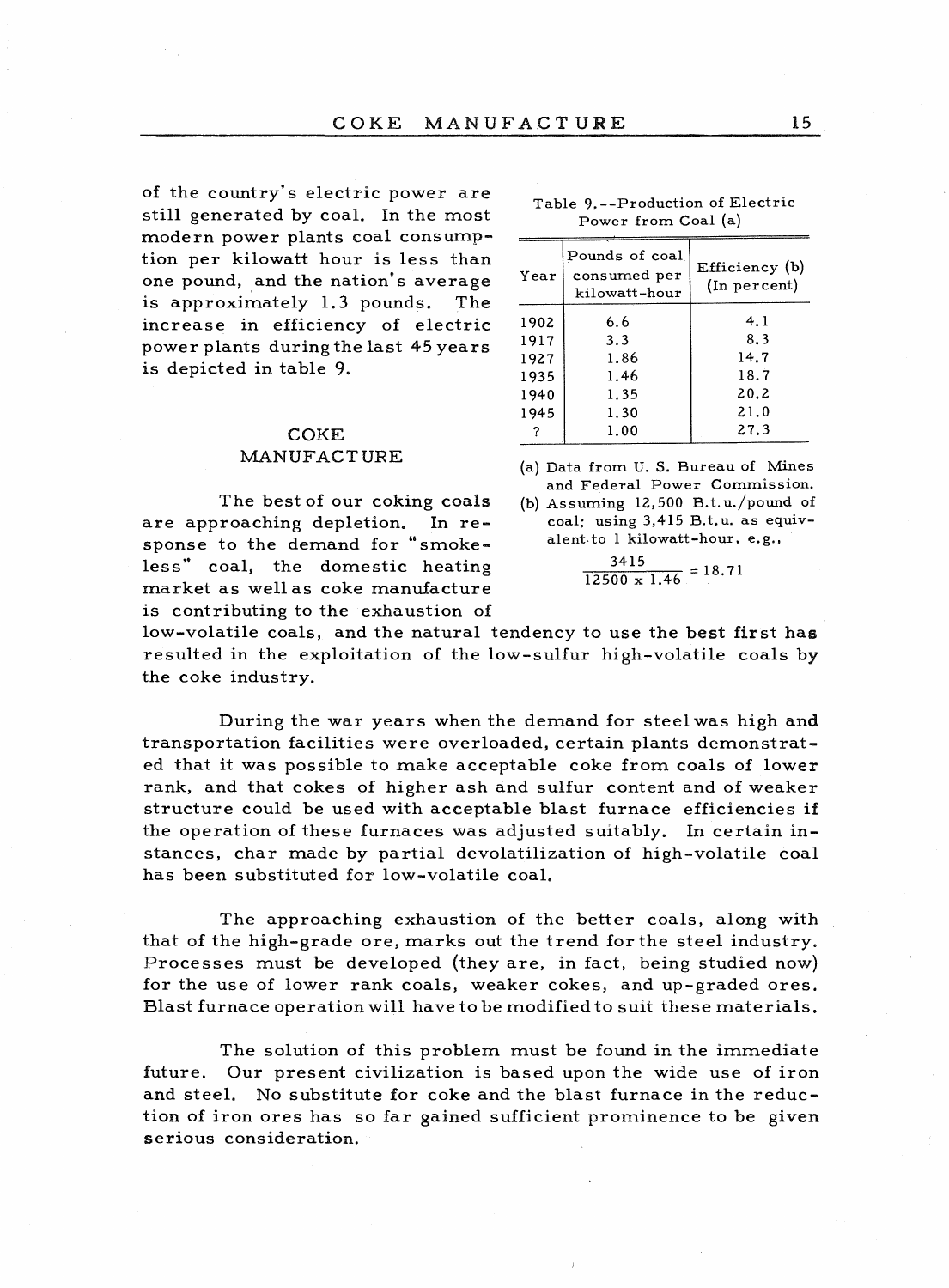While speaking of the carbonization industry, it may be well to point out that the wide variety of chemicals, much publicized as stemming from coal, actually come largely from by-products of coking, not directly from raw coal. No cheaper source has yet been found for most of these crudes, yet only a little over half of the coal tar is currently distilled. Competition from petroleum products is being felt in this field, and the experiences of the war taught us that if the urgency is sufficiently great, many of these "coal tar" intermediates can be made from petroleum.

### SUMMARY OF COAL UTILIZATION

A summary of the consumption of coal by industries in 1945 shows the following:

Percent

| Coke Industry 17      |
|-----------------------|
| Electric Utilities 13 |
| Heavy Industry26      |
| Railroads 22          |
| Retail Market22       |
| 100                   |

In the light of trends described above if is evident that railroads and the retail market face a serious loss of trade to competitive fuels; utilities and heavy industry may be in a better position to continue with solid fuel, but here too, competition is being felt. Coke manufacture alone is not immediately threatened by fluid fuels, but who can say that this immunity will continue indefinitely?

### TRENDS IN COAL **RESEARCH**

We have seen that there are many unsolved problems confronting the coal technologists. It is also well known, but in the **past**  at least has been less well appreciated, that the solving of problems requires much investigation and experiment - the type of work which we call research.

It is gratifying to those of us who are interested in coal problems to note that there is a definite upward trend in the amount of coal research being carried on. Depicting this trend, but not by any means giving complete data on investments in coal research, is figure *2,* which shows the rapid rise in expenditures for general research by Bituminous Coal Research in recent years (19). The budget figure for 1947 has been announced by Dr. Rose as \$447,200 **(20). The**  expenditures by the Bureau of Mines for "Fuel Testing" show a rising trend that is less steep.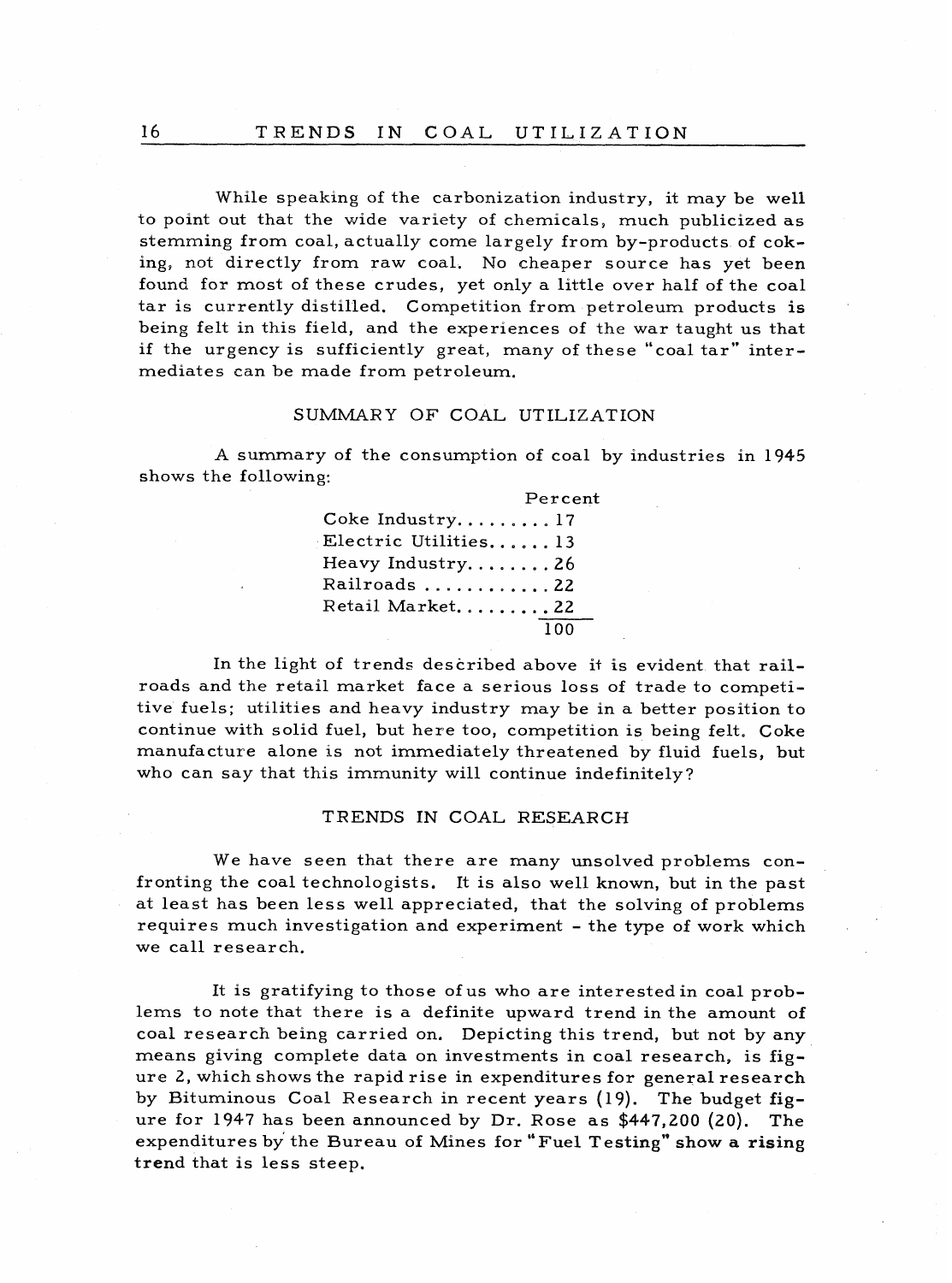However, before we congratulate ourselves that all is well, and that research will shortly restore coal to an advantageous position among its competitors, let us examine the trend, past as well as present, more critically. In about 1911, Mellon Institute for Industrial Research began operating on a fellowship system, and in that year a fellowship on petroleum refining was initiated. It has been continued ever since. But what of other fuel industries, and in particular bituminous coal? Figure 3<sup>\*</sup> shows the number of persons engaged in research at Mellon Institute by years since 1925 on (1) petroleum refining, *(2)* gas by-



products, gas purification and natural gas, **(3)** anthracite, and (4) smoke abatement and coal products research, exclusive of the work on tar and its products. The last are excluded because research on them does not reveal the nature of coal nor contribute directly to its utilization. This picture may be subject to some distortion due to turnover within certain years, as total numbers of persons were counted, regardless of rank or length of employment, but it does show that **over** the years, other fuel research has far outstripped coal at this Institute.



\* Data for figures 3 to 5 taken from the News Edition of Ind. Eng. Chem. and Chem. and Eng. News for the years represented.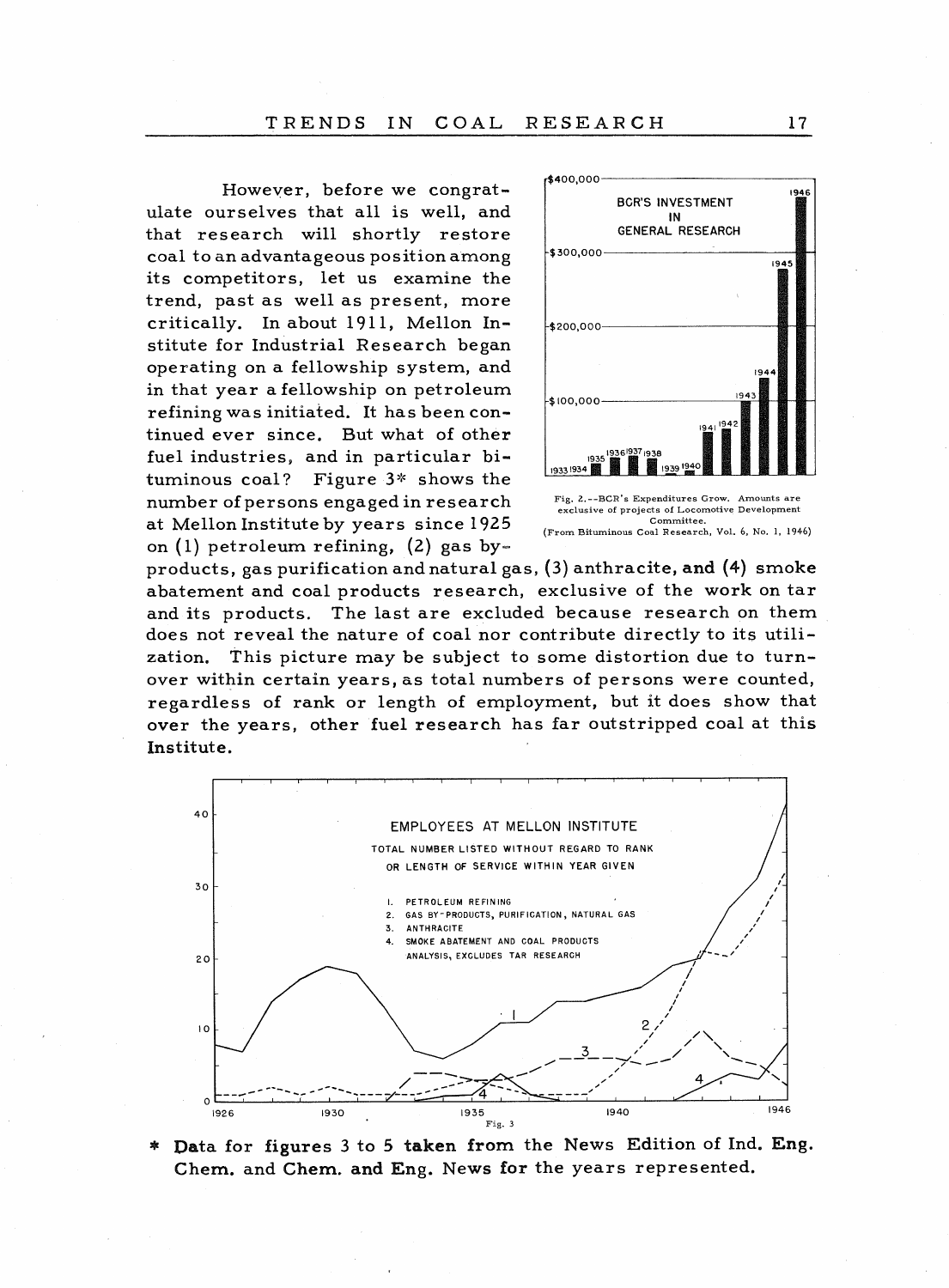

trend in sponsorship of fellowships elsewhere. Figure 4 shows the number of fellowships and grants supported by companies in several lines of fuel research. This does not include fellowships at Mellon, nor does it include those sponsored by such associations **as**  theA.C.A., A.P.I., B.C.R., Michigan Gas Association, etc. It will be seen that oil companies have for years sponsored more research in our

universities and comparable laboratories than has the coal industry. Figure 5 shows approximately the total fellowships and grants sponsored by companies and trade associations over the same years, an reveals a similar trend. No claim is made for strict accuracy in these figures, because all the reports have not been made on a sufficiently detailed basis, but the comparison between the fuels represented is significant.

These data do not complete the picture, for they reveal nothing of the work carried on in each industry's own laboratories. It is no secret that numerous petroleum companies have their own wellstaffed research laboratories which have been investigating the prob-

lems of the industry and devot ing time and effort to fundamental studies for many years, but where is the coal company that has done a comparable job on its product? And the trend in the petroleum field is still upward. Custav Egloff has stated (2 1): "As an indication of trends in industrial research, an authority estimates that by 1950 as high as ten percent of petroleum refinery personnel will be engaged in research projects." In the same paper he says: "Among **the** larger corporations those

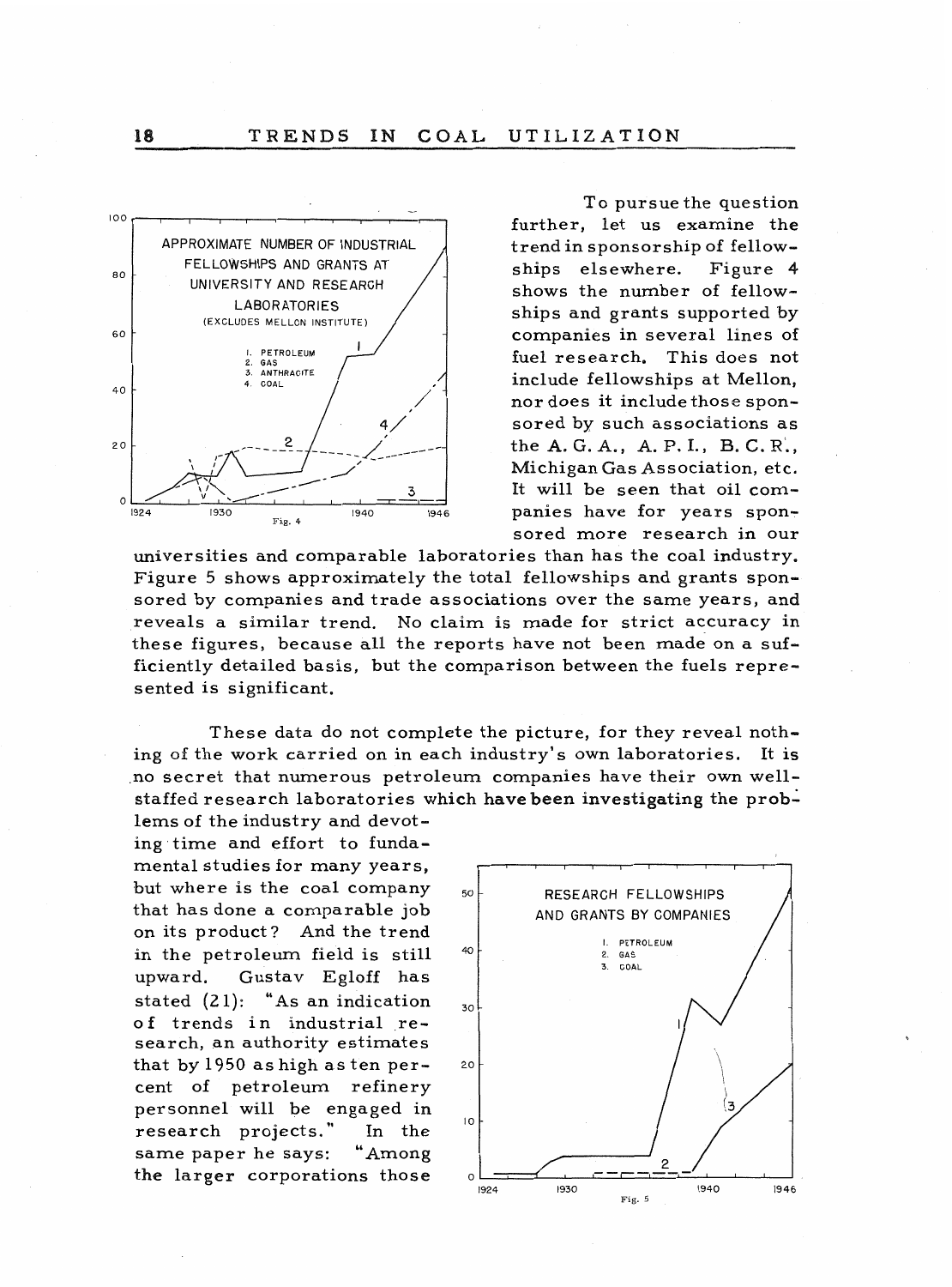of steel, coal, railroad, milling and textile industries lag far behind in research ........"

There is a difference between the positions of the coal and oil companies which may well be pointed out. There are comparatively few oil companies, and in general they are large and prosperous, while in the ranks of the coal producers there are many small mining companies that cannot afford, and should not attempt, to build research laboratories. Research is expensive; it takes time as well as money to reach the stage where realization on the investment becomes profit. This is particularly true of fundamental research which has no immediate dollars -and-cents goal in view. Cooperation is undoubtedly the solution here; support of associations, such as Bituminous Coal Research, which can organize and carry on research, sponsoring of fellowships which will result in additions to our store of knowledge about coal and at the same time train men for further service to the industry, and the support of investigations at establis ed research laboratories such as the Fuel Research Laboratory at Carnegie Institute of Technology and at our universities. It is good to see the present trend in this direction, yet it would seem that an industry as important as the coal industry should **e** able to bear more research, and that a resource as rich as our coal should be the subject of more extensive investigation.

Now let us consider briefly some of the recent trends in **ne**  developments which are probably indicative of the factors to be considered in directing research projects on the utilization of coal.

Looking forward to the dwindling of our petroleum reserves, the Bureau of Mines has been investigating for some years the preparation of liquid fuels by the Bergius process. In 1944 money was appropriated for a pilot plant which is now under construction at Louisiana, Missouri. It is reported that gas-synthesis processes of the Fischer-Tropsch type will be tried out in this plant also. A gassynthesis research laboratory is also under way at Morgantown, West Virginia. Here the use of oxygen in gasifying coals will be tried by the Bureau of Mines, and, no doubt, much important fundamental and practical information will be gained.

In January of this year the Bureau of Mines set fire to one section of a  $2\frac{1}{2}$ -foot coal seam near Jasper, Alabama (22). If gasification of coal seams in place underground becomes successful and widely applicable, it will provide not only a method of reclaiming coal which would not be used otherwise, but also, a new source of raw materials for the manufacture of gas and synthetic liquid fuels.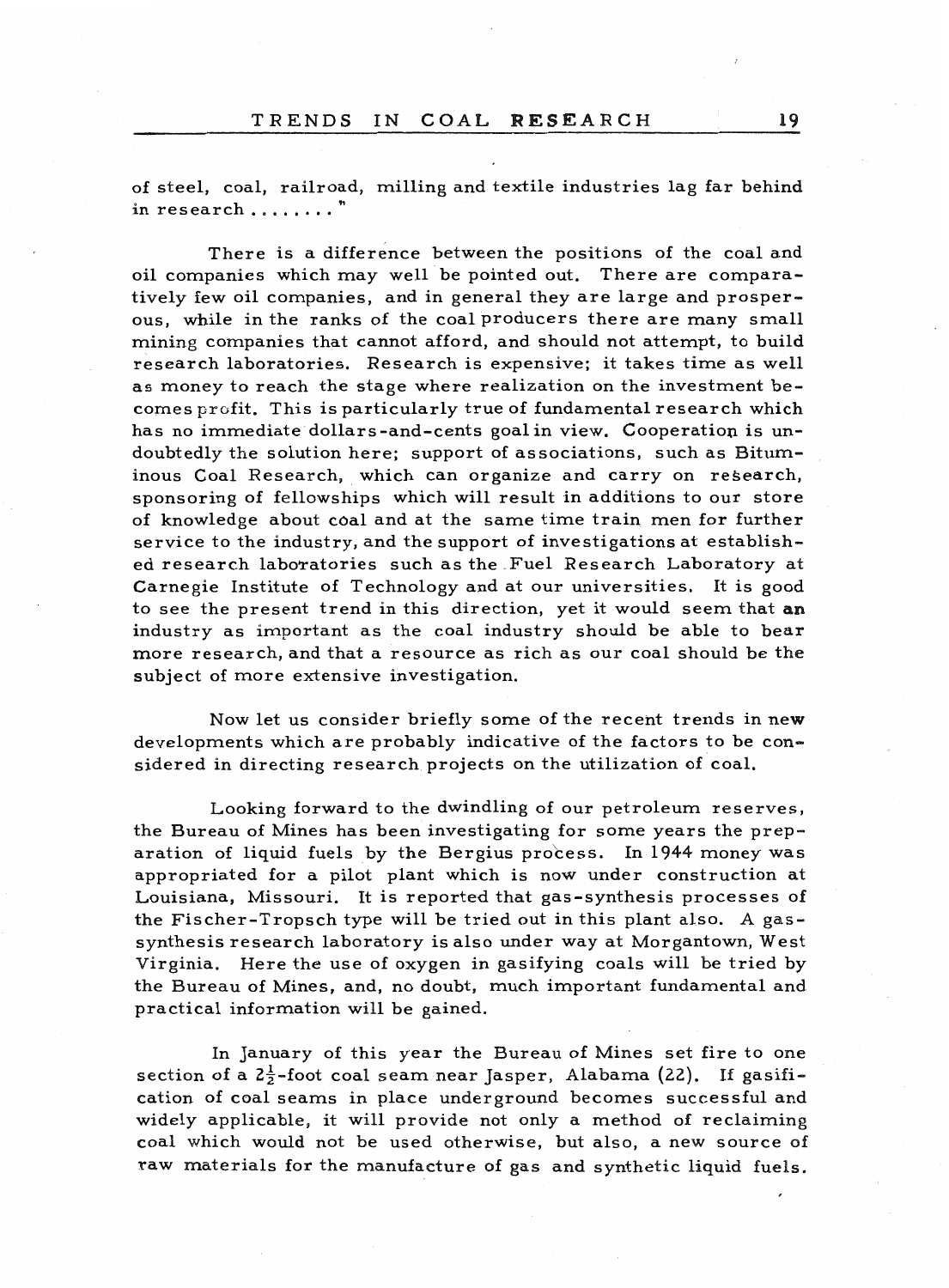An economic process for the synthesis of gasoline from natural gas is reported by Hydrocarbon Research Incorporated **(23)** of New York City. A plant is to be built at Brownsville, Texas, for the aily production of 5800 barrels of motor fuel, 1200 barrels of diesel fuel and 150,000 pounds of crude alcohols. Allowing  $3\frac{1}{2}$  cents per gallon for the diesel fuel and  $\frac{1}{2}$  cent per pound for the alcohols, it is estimated that the gasoline will have an overall cost of  $5/4$  cents **er** gallon which would put it in the competitive field with gasoline from petroleum. The process is dependent upon cheap oxygen. The company estimates that this can be produced by the Linde-Frank1 low pressure process at a cost of 4.8 cents per thousand cubic feet. The plant is designed to produce 40 million cubic feet of oxygen per day.

As soon as the Brownsville plant has demonstrated that it can operate successfully and continuously over a period of time on the above basis, our natural gas reserves of 175 trillion cubic feet will be equal potentially to our oil reserves as a source of liquid fuels. The company estimates that gas at 17 cents per thousand cubic feet just balances crude oil at the refinery at \$1.35 per barrel.

Another plant for which very similar claims are made is being planned by the Stanolind Oil and Gas Company for operation at Hugoton in the southwestern Kansas gas field (24).

Hydrocarbon Research is projecting another use for cheap oxygen - the production of city gas from coal and oxygen. It reports the successful construction and operation of a pilot plant for city gas, the heating value of which varied from 580 to 900 B.t.u. per cubic. foot (23). Their estimates indicate that by applying advanced oil reinerytechniques city gas can be made in suchlocalities as New 'fork City from bituminous coal and oxygen at a cost below the cost of natural gas purchased at 5 cents per thousand cubic feet in Texas and sent to the east coast by pipe line. The company reports plans for a pilot plant to produce "city gas" or "pipe line" gas of 1000 B.t.u. heating value directly and continuously from coal and oxygen. Their present calculations indicate that 6 cent gasoline from \$2.00 per ton coal is not more than two or three years away.

A news item in the March 10 issue of Chemical and Engineering. News is of definite interest and importance in this connection (25). The Pittsburgh Consolidation Goal Company is to undertake an accelerated modernization research and development program concentrated on commercial processes for converting coal into gasoline, other liquid fuels, and gas of high heating value.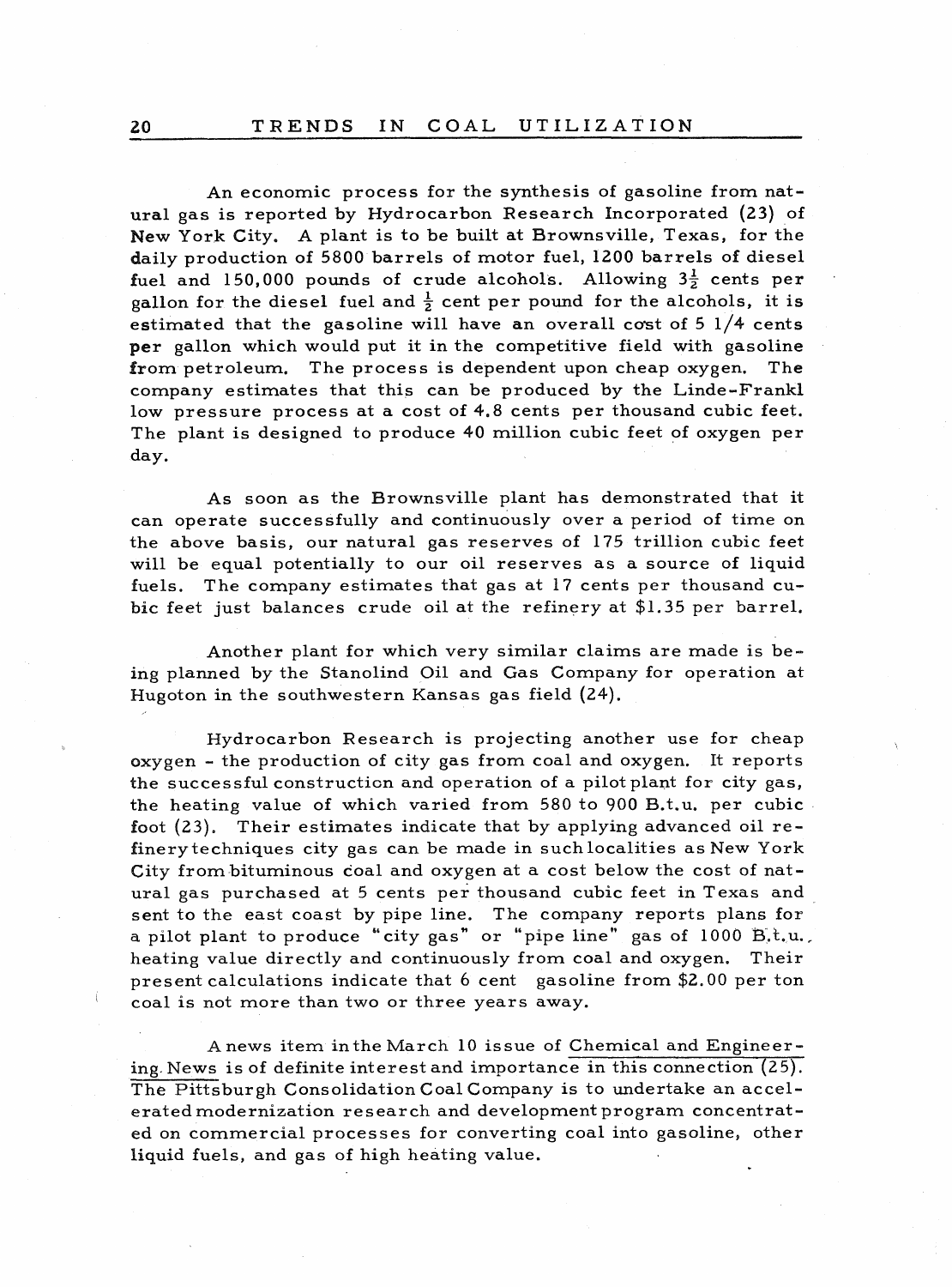The present trend in development of synthetic liquid fuels has been nicely summarized very recently in Petroleum Processing (26):

"There is little question that the Bureau's work constitutes one of the largest present research programs in the field of synthetic liquid fuels. It is highly significant to note, however, that Robert P. Russell of the Standard Oil Development Company recently stated that one-third of his company's present annual research budget is devoted to studies in this field. Moreover, many other petroleum companies (Texas, Gulf, Standard of Indiana, Phillips, etc.) and others (Koppers, Kellogg, Pittsburgh Consolidation Coal, etc.) are also busily engaged in research on the Synthine and other liquid fuel processes."

The present upward trend in coal research is preponderantly along the lines of "practical," or applied research. It is unfortunate that fundamental research on coal has not, over the years, been considered an attractive field of endeavor by scientists generally, nor been deemed worth the cost by the industry, for now we find ourselves face to face with many baffling practical problems, but deficient in fundamental knowledge upon which to base their solutions. The value of this fundamental information about our resources has been demonstrated many times in other fields; as an example that it may benefit coal, consider the early work on oxidation methods of study**ing** coal constitution. This "academic" work showed that aromatic carboxylic acids were derivable from coal (27); recent work on the preparation of aromatic acids on a pilot plant scale at the Coal Research Laboratory of Carnegie Institute of Technology (28) indicates the possibility of practical importance and value of such findings. It is a hope morethan it is a present trend that the pace of fundamental research shall be stepped up.

It is understandable that applied research should predominate in the present trend, for coal literally has been forced into it. It is competition from oil and gas, which are easier to burn smokelessly, that is pushing the study of smokeless solid fuels and smokeless coal burning equipment in the domestic field. It is strong, hard competition from the convenient, ashless oil and gas that is forcing the work on automatic ash removal coal burners and on gasification of coal itself. It is the cleanliness of other fuels that has brought us cleaner coal. It is relentless economic rivalry of diesel locomotives that is making necessary the investigations of better, more efficient coal burning power units, **The** investigation of coals heretofore not considered as raw materials for metallurgical coke has been prompted by industrial necessity growing out of cost of transportation a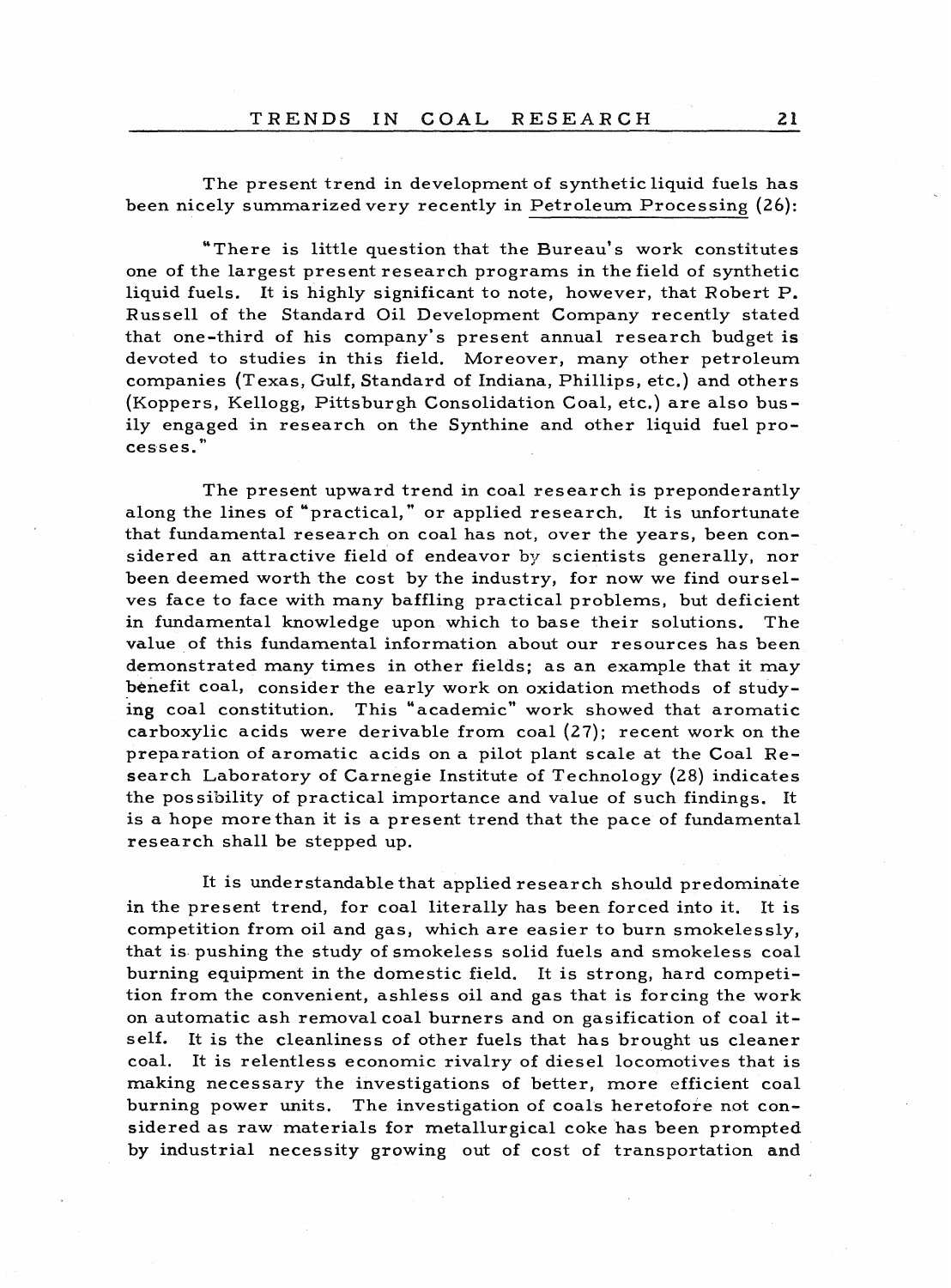approaching depletion of certain coals which have long been used for this purpose. It is the spectre of approaching exhaustion of petroleum resources that has made it wise to explore the difficult path of coal liquefaction by hydrogenation.

This is not an attempt **to** belittle applied research. Such work is needed, and desperately needed, yet we must face the facts that we know far too little about what coal really is, and that we have far too few scientists at work unraveling its tangled constitution.

**A** paragraph on "Research Profits" appeared in a recent issue of our news journal. It is of such significance that quotation is justified here.

"Speaking recently onthe savings that have resulted from his company's research effort over a period of ten years, Robert P. Russell, president of the Standard Oil Development Company, asserted that a total of \$15,400 of added profit to the stockholders was realize for each thousand dollars spent by the research and development groups. Savings in royalties which otherwise would have been paid to outside groups amounted to  $$3,700$  for each thousand dollars spent on research and development; profits realized through process and product improyement were \$9,600; profits from new products were 2,100 **(29)."** 

There are some hidden factors in this computation. The research workers at the Standard Oil 'Development Company have access to the technical literature that records the results of years o experimental work, applied and fundamental, by thousands of scientists throughout **the** world. **Insofar** as their results have been o to Standard Oil, these thousands have worked free for that organization. Yet all of our research is on this type of cooperative basis; chemists investigating **coal** have acces plied research everywhere makes use of whatever fundamental results it can, and it is part of the responsibility of those sponsoring and doing coal research now to see to it that the applied researches of the future shall have a firmer foundation of fundamental knowledge than do such investigations today.

And of the future? Today the trend in fuel utilization is definitely away from solid fuels with their attending problems and nuisances, and toward fluid fuels which are clean, convenient, and readily adaptable to automatic equipment. The trend is away from gloves, shovel and broom, and toward the easy-turning or automatic valve.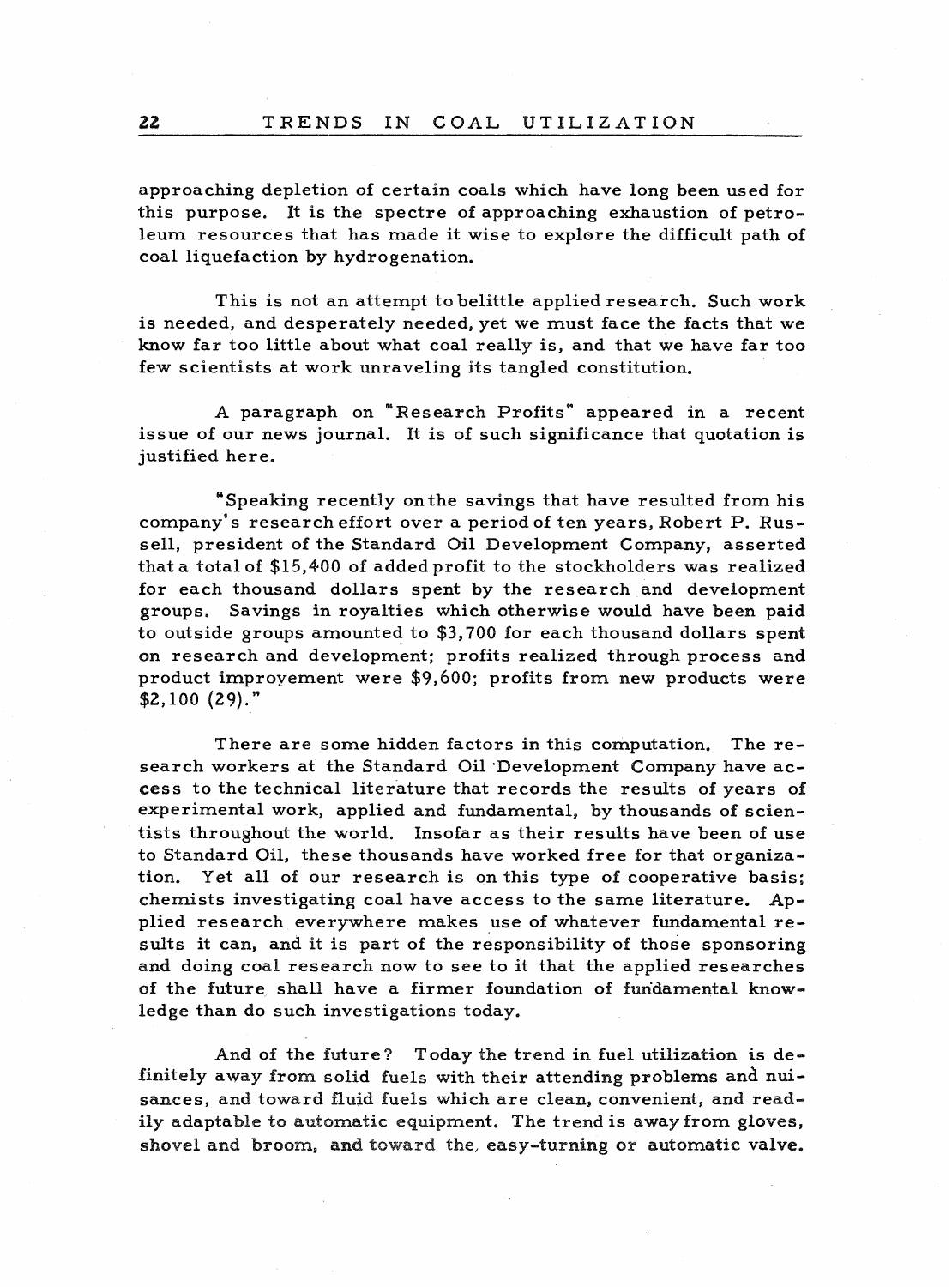Meeting of insistent customer demands is characteristic of American industry. Will not the demand for fluid fuels be met soon-<br>er or later: more or less completely? And is it not likely to be shown that present research on improved coal burners is, after all, a "stopgap" type of research which is now necessary to help tide the coal industry along until the more inevitable developments are perfected?

Would it not be to the ultimate advantage of the coal industry to learn more of the inner and intimate nature of our coal; to study more exhaustively the processes whereby its complex molecules may be converted into simpler ones which then may be reformed into "tailor-made" fuels, chemical intermediates, and the like? For then, far from competing with our friends in petroleum technology, we would be cooperating with them. Fortunately, this trend is already discernible; it is the trend which coal men should encourage and support.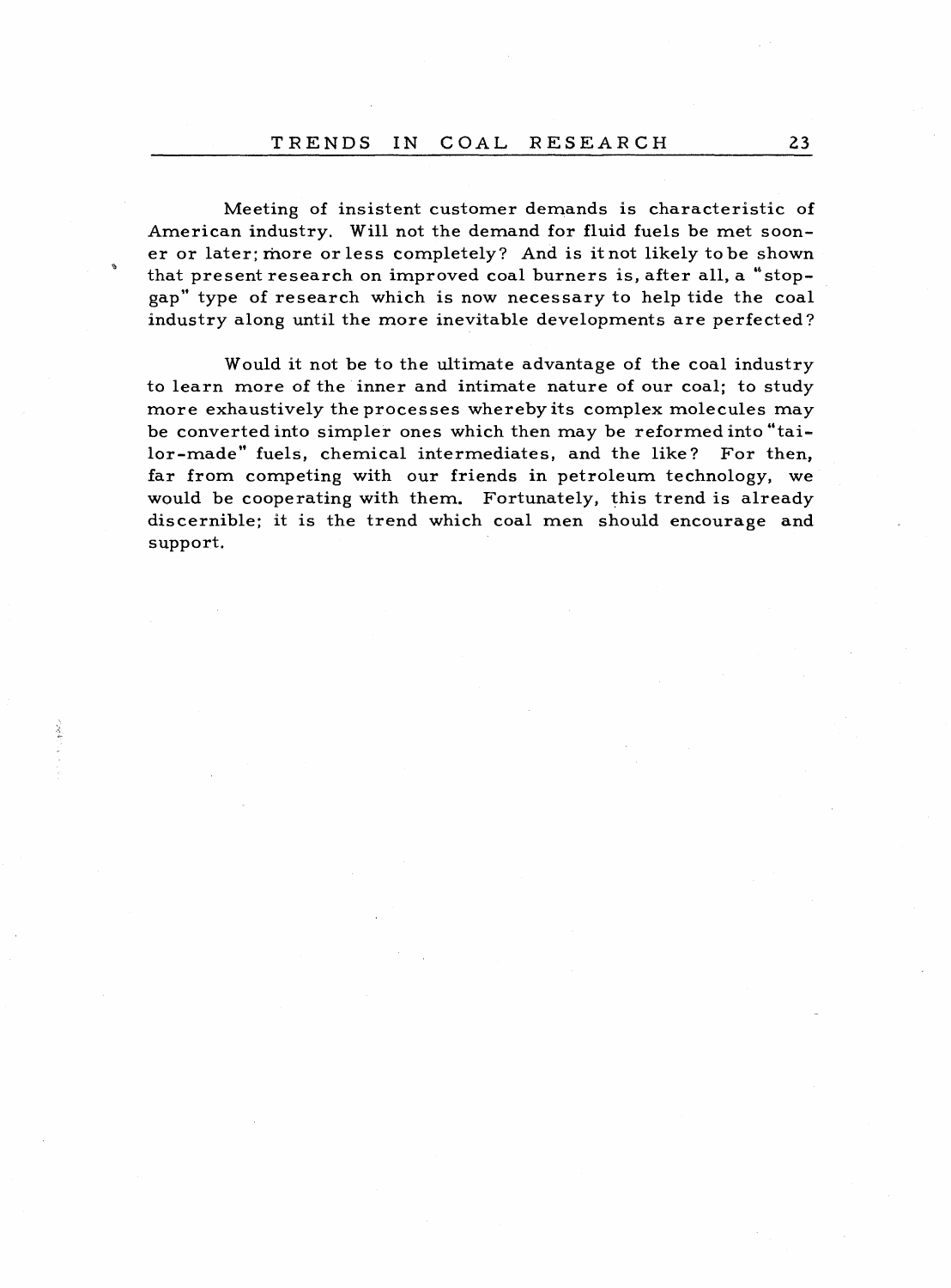$\theta$  and  $\theta$  $\label{eq:2.1} \frac{1}{\left\| \left( \frac{1}{\sqrt{2}} \right)^2 \right\|} \leq \frac{1}{\sqrt{2}} \sum_{i=1}^{\infty} \frac{1}{\sqrt{2}} \sum_{i=1}^{\infty} \frac{1}{\sqrt{2}} \sum_{i=1}^{\infty} \frac{1}{\sqrt{2}} \sum_{i=1}^{\infty} \frac{1}{\sqrt{2}} \sum_{i=1}^{\infty} \frac{1}{\sqrt{2}} \sum_{i=1}^{\infty} \frac{1}{\sqrt{2}} \sum_{i=1}^{\infty} \frac{1}{\sqrt{2}} \sum_{i=1}^{\infty} \$  $\label{eq:2} \frac{1}{\sqrt{2\pi}}\frac{1}{\sqrt{2\pi}}\frac{d\omega}{2\pi}$  $\sim 10^6$  $\label{eq:2.1} \frac{1}{\sqrt{2\pi}}\int_{0}^{\infty}\frac{dx}{\sqrt{2\pi}}\,dx\,dx$  $\label{eq:2} \frac{1}{\sqrt{2}}\left(\frac{1}{\sqrt{2}}\right)^{2} \left(\frac{1}{\sqrt{2}}\right)^{2} \left(\frac{1}{\sqrt{2}}\right)^{2} \left(\frac{1}{\sqrt{2}}\right)^{2} \left(\frac{1}{\sqrt{2}}\right)^{2} \left(\frac{1}{\sqrt{2}}\right)^{2} \left(\frac{1}{\sqrt{2}}\right)^{2} \left(\frac{1}{\sqrt{2}}\right)^{2} \left(\frac{1}{\sqrt{2}}\right)^{2} \left(\frac{1}{\sqrt{2}}\right)^{2} \left(\frac{1}{\sqrt{2}}\right)^{2} \left(\frac{$  $\frac{1}{\sqrt{2}}\sum_{i=1}^{n-1}\frac{1}{\sqrt{2}}\sum_{i=1}^{n-1}\frac{1}{\sqrt{2}}\sum_{i=1}^{n-1}\frac{1}{\sqrt{2}}\sum_{i=1}^{n-1}\frac{1}{\sqrt{2}}\sum_{i=1}^{n-1}\frac{1}{\sqrt{2}}\sum_{i=1}^{n-1}\frac{1}{\sqrt{2}}\sum_{i=1}^{n-1}\frac{1}{\sqrt{2}}\sum_{i=1}^{n-1}\frac{1}{\sqrt{2}}\sum_{i=1}^{n-1}\frac{1}{\sqrt{2}}\sum_{i=1}^{n-1}\frac{1}{\sqrt{2}}$  $\mathcal{O}(\mathcal{O}(\log n))$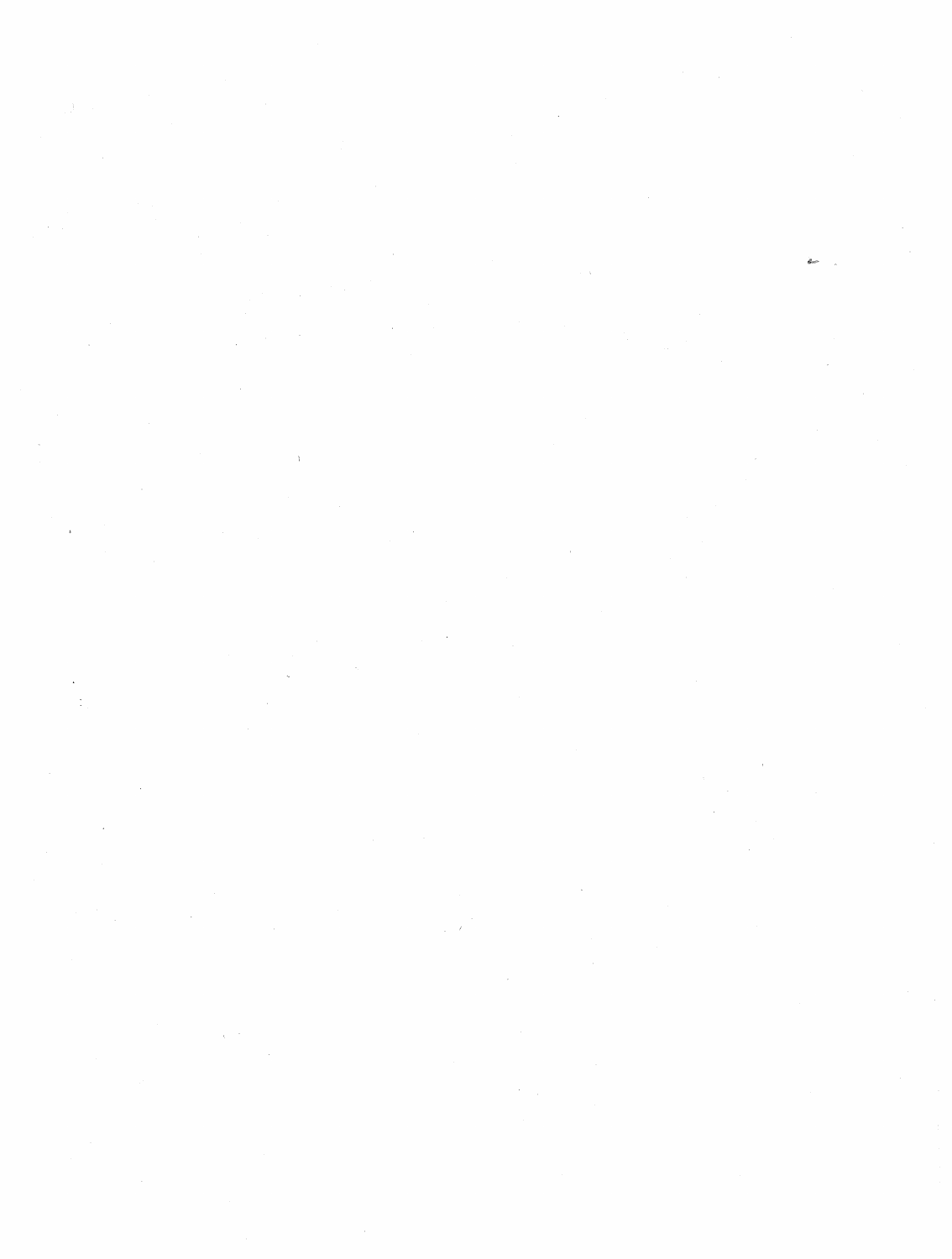### BIBLIOGRAPHY

- 1. Stine, Charles M. A., Today's efficiencies, tomorrew's wastes: Chemical Industries, vol. 59, No. 5, pp. 824-5, 1946.
- 2. Fieldner, Arno C., The application of various types of solid fuel to synthetic gas and oil production: Coal-Heat, vol. 50, No. 5, p. 30, November 1946.
- 3. Richmond, K. C., Stoker coal demands show steady increase through war years: Coal-Heat, vol. 51, No. 3, p. 16, March 1947.
- 4. Ferry, R. E., Heating trends survey: p. 102, May 1946, The Institute of Boiler and Radiator Manufacturers, 60 E. 42nd St., New York 17, N.Y.
- 5. Symonds, Gardiner, Natural gas for mixing, reforming and enriching manufactured gas: Gas Age, vol. 98, No. 10, p. 38, November 14, 1946. \
- 6. Anon., Diesels 95 percent of new R.R. orders: Coal Age, vol. 52, No. 2, p. 138, February 1947.
- 7. Anon., Growth of diesel power on principal coal-carrying railroads: National Coal As sociation, November 1945.
- **8.** Miles, Fred C., Locomotives ordered and built in 1946: Railway Age, vol. 122, No. 1, p. 110, January 4, 1947; Anon., Equipment installed in 1946: Railway Age, vol. 122, No. 4, pp. 241-2, January 25, 1947.
- 9. Fowler, V. B., Address before the Investment Analysts' Club, Chicago, November 21, 1945.
- 10. Duggan, 6. F., Private communication, March 11, 1947.
- 1 **1.** Monthly comment on transportation statistics: Bureau of Trans port Economics and Statistics, Interstate Commerce Commission, November 13, 1946.
- 12. Interstate Commerce Commission, Statement M-230, 1940- 1945.
- 13. Yellott, J. I., Address before Philadelphia Section, A. S. M. **E.,**  November 1946.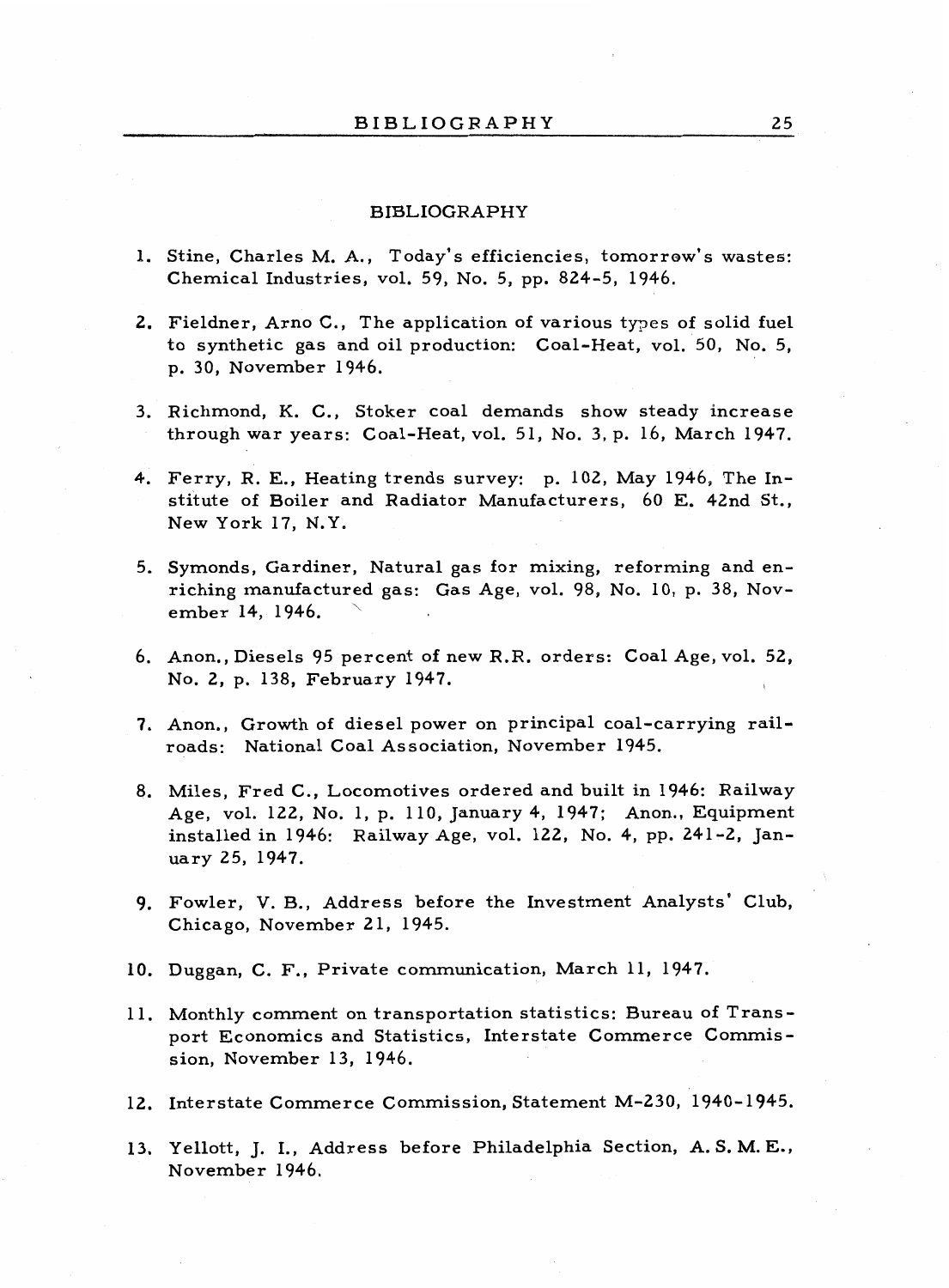- Anon., Will use oil in new gas turbine engine for locomotive: National Petroleum News, vol. 39, No. 6, p. 24, February 5, 1947.
- 15. Holman, Eugene, Address before the 51st Annual Congress of American Industry, New York, December 4, 1946.
- Chicago Journal of Commerce, November 21, 1946.
- Diesel Facts: Diesel Engine Manufacturers' Association, Ghicago 2, Illinois. Book One, pp. 2-3, July 1945.
- 18. Mahoney, J. R., Coal's place in a mature Western economy: Coal, vol. 8, No. 10, January 1947. (Utah Fuel Go. and Calumet Fuel Co.)
- Rose, **H.** J., \$401,000 budget for research approved: Bituminous Coal Research Bull., vol. *6,* No. 1, January-March 1946.
- 20. Rose, H. J., Many millions now being spent on coal research here and abroad: Mining and Metallurgy, vol. 28, No. 482, pp. 110-111, February 1947.
- 21. Egloff, Gustav, Research and management: The Chemist, vol. 24, No. 3, March 1947.
- 22. O'Rear, N. B., U. S. Dept. of the Interior Information Service, Bureau of Mines Release No. 3529, February 18, 1947.
- 23. Keith, P. C., Synthetic gasoline from natural gas: Chemical Industries, vol. 59, No. 1, pp. 58-63, July 1946.
- 24. Anon., Stanolind Oil and Gas Co. designing commercial-scale plant to synthesize oil from natural gas in southwestern Kansas: Chemical and Engineering News, vol. 25, No. 4, p. 240, January 27, 1947.
- Anon., Coal company expands research: Chemical and Engineer ing News, vol. 25, No. 10, p. 700, March 10, 1947.
- Anon., Government research on synthine process: Petroleum Processing, vol. 2, No. **3,** p. 172,
- 27. Bone, W. A. and Himus, G. W., Coal, its constitution and uses: Chapter XI, Longmans, Green and **Co.,** 1936.